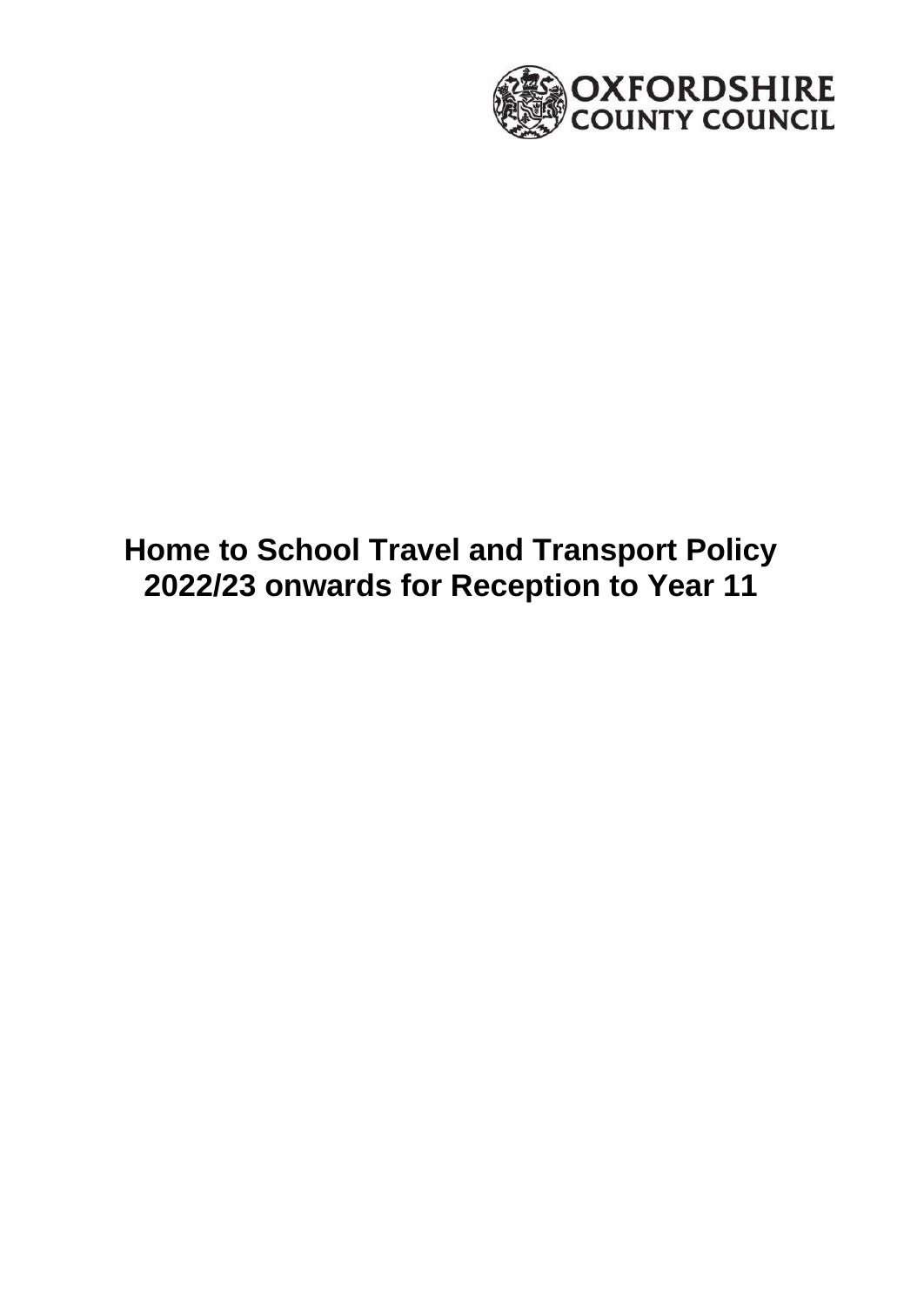# **1. Introduction**

- 1.1 Parents have a legal duty to make necessary arrangements to ensure that their statutory aged children attend school regularly. The council is only required to provide free school travel to children resident within the administrative area of Oxfordshire County Council who are eligible under the law and this policy. If children move to an address outside the administrative area of Oxfordshire County Council, the responsibility for determining and, where appropriate, providing free or assisted travel passes to the child's new home authority.
- 1.2 The legal basis for the provision of home to school transport is set out in sections 508A, 508B, 508C, 508D and 509AD and Schedule 35B of the Education Act 1996 (as amended by Part 6 of the Education and Inspections Act 2006) and, where appropriate, the Equality Act and English and European case law. In addition, local authorities are under a statutory duty to have regard to the Home to School Travel and Transport Guidance issued by the Department for Education (DfE) in July 2014 and the statutory Post 16 Transport to Education and Training guidance issued in October 2016.
- 1.3 Oxfordshire County Council is keen to encourage young people to walk or cycle to the school or college they attend, or to make use of public transport.
- 1.4 Those who are not resident in Oxfordshire are advised to contact their own home local authority for details of any policy that their local authority may have regarding home to school/college transport.
- 1.5 Free and subsidised transport **is not provided to children of pre-school age** who attend nurseries or other Early Years settings, irrespective of whether they have an Education, Health and Care Plan (EHCP). Travel to nursery/early years settings is wholly the responsibility of a child's parent. This is the case both for children who have an EHCP and those who do not have a such a plan.
- 1.6 There is no legal right of appeal should a parent believe the policy regarding free travel to nursery/early years settings should be set aside in the case of their child or any other child.
- 1.7 Normally eligibility for free travel will be determined at the time that a school place is allocated through:
	- Oxfordshire County Council's Coordinated Admissions Scheme for entry at the normal points of admission; and/or,
	- the issuing of an Education, Health and Care Plan; and/or,
	- the operation of the Fair Access Protocol; and/or,
	- the In-Year Coordinated Admissions Scheme.

In addition, the School Admissions Team determines whether free transport should be provided for a temporary or permanent placement funded by the council at an alternative education centre, such as Meadowbrook College.

1.8 Parents applying for places in-year at schools that are not part of the in-year coordinated admissions scheme for Oxfordshire need to check the Home to School Travel and Transport Policy to see whether their children may be eligible for free transport. At that point, if they believe their children are eligible, they need to apply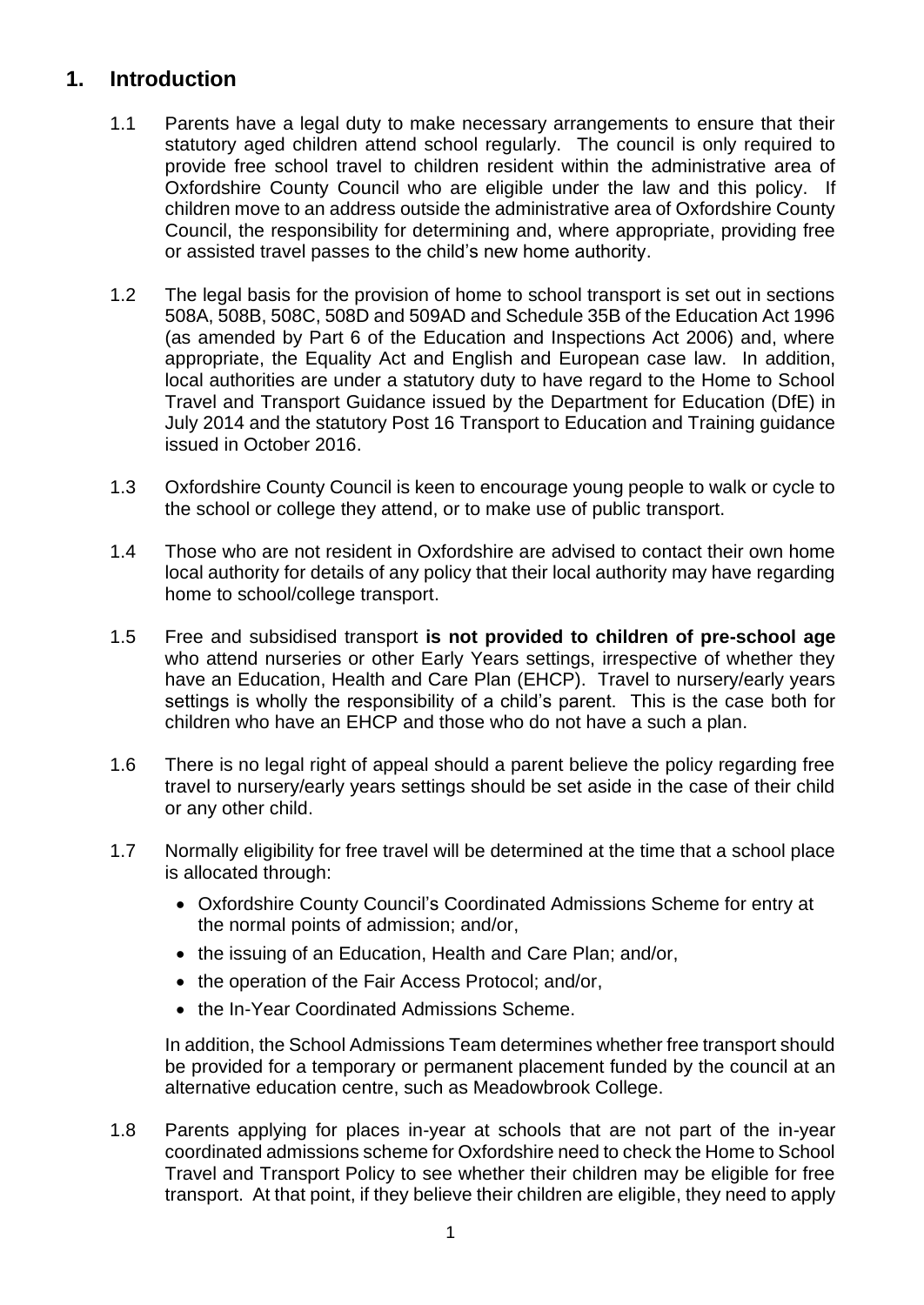directly to the School Admissions Team. The School Admissions Team will then determine whether free travel should be provided. The schools that are not part of the In-Year Coordinated Admissions Scheme are listed online at [www.oxfordshire.gov.uk/schooltransfer](http://www.oxfordshire.gov.uk/schooltransfer)

- 1.9 Having an Education, Health and Care Plan does not give an automatic entitlement to travel assistance, free or subsidised. Therefore, if a school has been named in an Education, Health and Care Plan in accordance with parental preference and it is not the nearest suitable school, and there is no other basis in the Home to School Travel and Transport Policy for agreeing free travel, there is no obligation on the Council to provide free or subsidised travel. In these circumstances transport to school is wholly a parent's responsibility.
- 1.10 When, under the Home to School Travel and Transport Policy, children and young people are entitled to free travel it is provided by the most cost-effective means. This will usually be by the provision of a free bus pass. However, where numbers are small, children may sometimes have to be transported by taxi. If parents wish to take their children to school and it is therefore possible to avoid the provision of a taxi, the Council may agree to the payment of a mileage allowance. The mileage allowance is provided for the child's journey to school and the return to the child's home. Parents are not provided with a mileage allowance for their own return to home in the morning or their journey to the school in the afternoon, i.e. the council pays a mileage allowance for two journeys per day rather than four. The mileage allowance is at the approved Government all car rate (£0.40 per mile). If, through a change in circumstance, the payment of the mileage allowance proves no longer to be the cheapest means of transporting the child to school, the alternative means of travel will be offered and the parent will be given up to 6 weeks to consider the new arrangement. At the end of that period, or when the alternative means of transport is taken up, whichever is the sooner, the mileage allowance will be withdrawn.
- 1.11 Where free travel is provided or a seat is purchased through the Spare Seat Scheme, travel is provided for attendance at the beginning and end of the school day only and not for extracurricular activities. This applies both to children who have an Education, Health and Care Plan and those who do not have such a plan.
- 1.12 Free or subsidised travel is not provided for children attending induction, taster or transitional days or sessions before joining the school/establishment.
- 1.13 If free or subsidised travel is provided to an educational establishment there is no free or subsidised travel between sites at that educational establishment or from that educational establishment to any other educational provider/providers.
- 1.14 The responsibility for determining entitlement to free travel rests with the School Admissions Team since transport decisions relate to the school attended. The responsibility for organising transport rests with the Supported Transport Team.
- 1.15 Any information regarding Oxfordshire County Council's Home to School Travel and Transport Policy obtained from any source other than the School Admissions Team of Oxfordshire County Council or the Oxfordshire public website should be disregarded.
- 1.16 Buses and coaches used on contracted home to school transport routes are public service vehicles and are subject to specific safety legislation. This is enforced by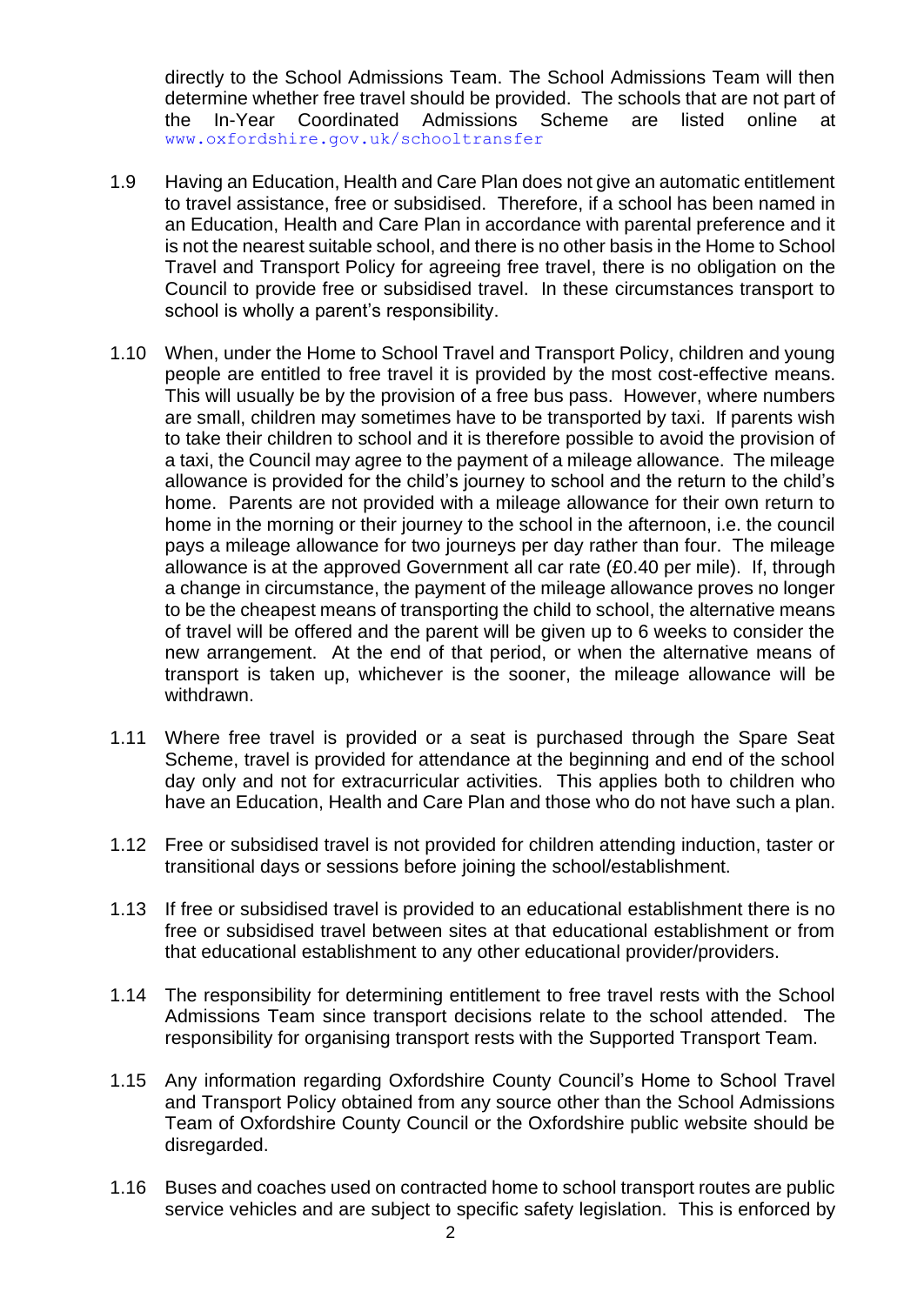an initial inspection and certification of the vehicle followed by subsequent annual checks. Vehicles are also subject to random roadside checks undertaken by the 'Vehicle and Operator Service Agency' (VOSA). VOSA may prohibit the use of any vehicle that is non-compliant, i.e. is in a dangerous condition, not roadworthy and/or the driver's hours are irregular. Any service provider using sub-standard vehicles may lose their operator's license.

- 1.17 No free transport is provided to address poor attendance or non-attendance unless this is attributable to permanent or temporary medical/disability/mobility issues that mean a child cannot walk to the nearest available school. This applies both to children who do not have an Education, Health and Care Plan and those do have such a plan.
- 1.18 If free travel is agreed, children and young people will normally be expected to use public transport (ordinary scheduled bus or train services) or, if this is unavailable, contracted transport such as a coach or minibus. Up until the end of Year 5 children of primary school age who receive free travel to school by public transport will normally be expected to travel with a parent and the parent as well as the child will be eligible for a free bus pass. However, in normal circumstances, once a child is of Year 6 age and above only the child will receive free travel. Parents will not normally be able to accompany their children on contracted home to school transport routes.
- 1.19 Taxis will only be used where there:
	- is no public transport; or,
	- it would be too onerous to use public transport due to multiple changes of bus; or,
	- it can be demonstrated that a young person is unable to travel on public transport or a contracted coach/minibus because of specific permanent or temporary disabilities/special needs; or,
	- the journey would take longer than 1 hour 15 minutes for secondary school age pupils, or 45 minutes for primary school age pupils, and it would be a significantly shorter journey time by taxi.
- 1.20 There are circumstances in which a young person will travel alone in a taxi. However, this is normally when there are no other travellers to be carried rather than because there is an actual requirement for the child to travel alone.
- 1.21 Specialised tail-lift vehicles will only be agreed after an assessment by the Supported Transport Service or following a successful Stage 1 or Stage 2 appeal.
- 1.22 Lone taxi travel will also only be agreed after an assessment by the Supported Transport Team or following a successful Stage 1 or Stage 2 appeal. Assessments will be made by specialist officers within the Supported Transport Team.

#### **2. Roles and Responsibilities of the Parent**

2.1 Parents should ensure that a child of statutory school age receives appropriate fulltime education. In all, except a small number of cases, this involves attending a school.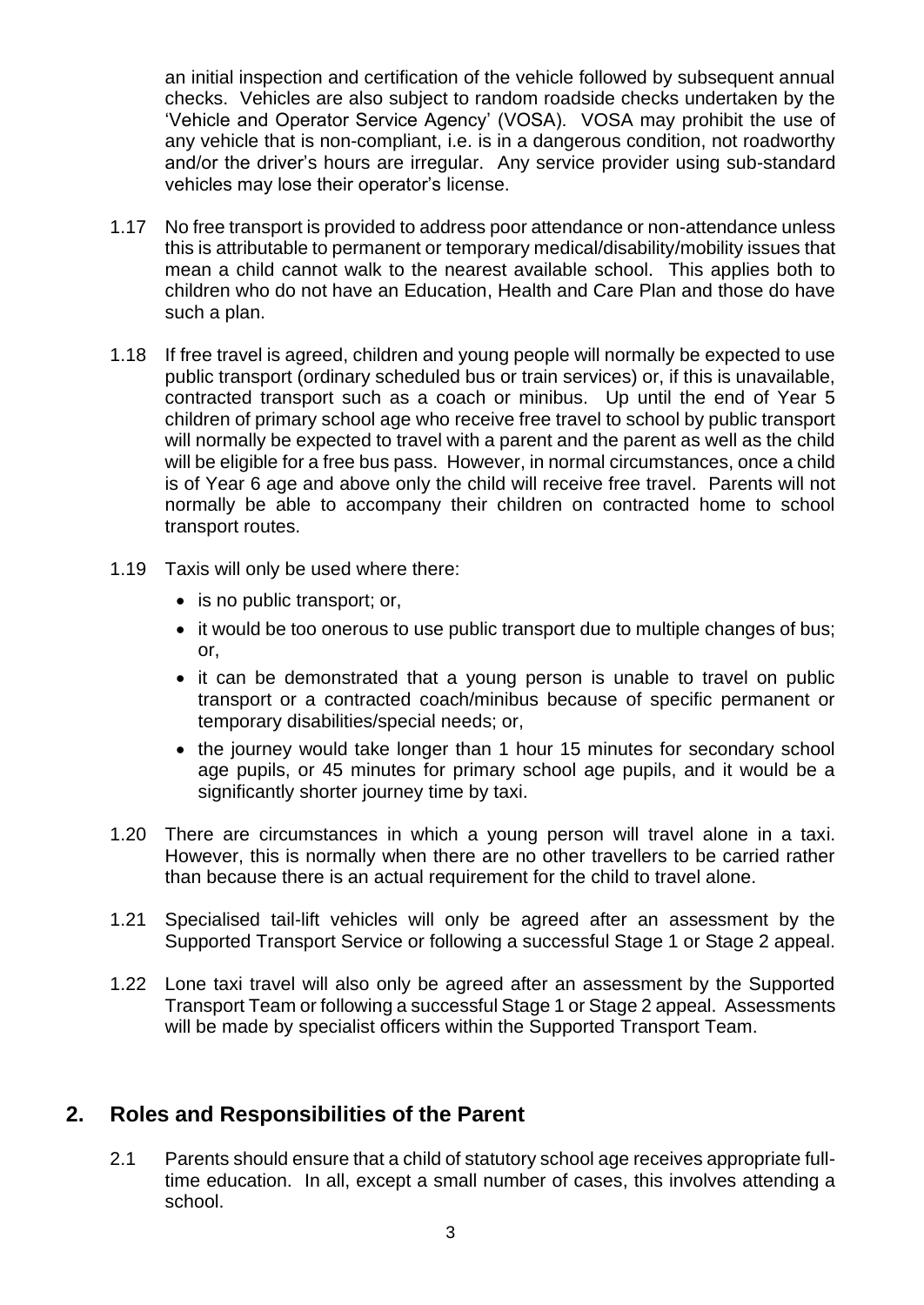- 2.2 Parents are responsible for making any necessary arrangements for attendance at an appropriate school or other setting, including submitting timely applications for admission.
- 2.3 Regarding travel to school, parents are expected to:
	- accompany their child as necessary when walking to and from school; and/or,
	- accompany their child as necessary when walking to and from a pick-up point for transport to school and waiting with their child until the vehicle arrives; and/or,
	- ensure that their child has any travel pass that has been issued before their child leaves home; and/or,
	- ensure that their child knows what to do if they lose their travel pass and are refused travel, or if for any reason the vehicle does not arrive, for example, this could be return home, go to a neighbour or telephone the parent for assistance; and/or,
	- provide evidence of personal circumstances in support of any appeal for free transport; and/or,
	- submit any Stage 1 or Stage 2 appeal; and/or,
	- inform the School Admissions Team of any change of address or school and return any pass issued because of living at a previous address; and/or,
	- inform the Council of any change in financial circumstances that may affect entitlement under the extended rights arrangements set out in the Home to School Travel and Transport Policy.
- 2.4 Parents have a right to express a preference for their child's admission to a specific school or schools. However, this right is solely concerned with admission to school and there is no eligibility for free transport based upon parental preference of school. Therefore, if a child is not eligible for free travel, the parent concerned is wholly responsible for getting their child to that school.
- 2.5 Similarly, parents who transfer their child to an alternative school for any reason will not be able to claim eligibility for free travel unless the child concerned meets the eligibility criteria shown in this document, for example free transport will not be provided on the basis that a parent believes a child to be unhappy at their original school.

# **3. Statutory Walking Distance**

3.1 In understanding home to school transport and what can and cannot be provided free of charge, it is important to understand what is referred to as "the statutory walking distance". This is 2 miles for children who are under 8 years of age, and 3 miles for those of statutory school age who are aged 8 and over. It is measured along the shortest route along which a child, accompanied by a responsible adult, may walk with reasonable safety. The route may include footpaths, bridleways, and other pathways, as well as recognised roads. All such routes need to be open to the public. Even where the distance is calculated to have been longer than the statutory walking distance it will still be measured using this method. If issues are raised over the possible safety of a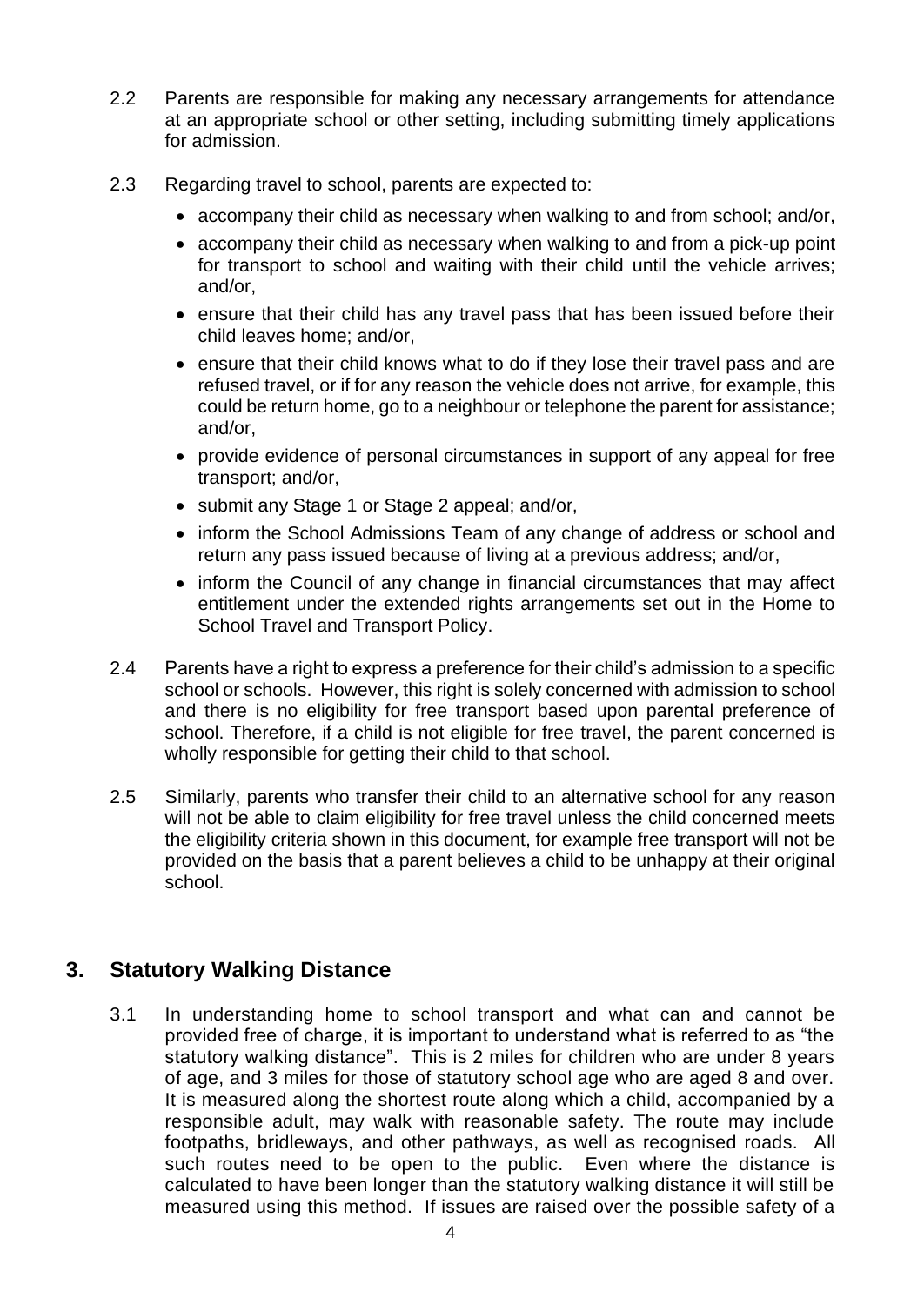walking route the School Admissions Team will arrange for an initial assessment and, if necessary, a full road safety assessment by a member of the Traffic and Road Safety Team.

# **4. Walking Routes to School**

- 4.1 The council expects that, where necessary, a child will be accompanied to school by a responsible person, such as a parent or other adult. This is a wellestablished legal point regarding the responsibilities of a parent and means that any assessment of route safety assumes that a child will be accompanied as necessary by a parent or other adult.
- 4.2 It is also well-established in law that the shortest publicly accessible route may include:
	- footpaths;
	- shared footpath/cycle tracks;
	- bridleways and other pathways;
	- recognised roads
	- paths along trunk roads;
	- footpaths along which there is a permissive right of way.

It is important to note that there is no requirement for a route to be maintained by Oxfordshire County Council or by another public body. It simply needs to be available for public use.

- 4.3 If a parent is concerned that a child needs to be accompanied for safety reasons but the route has been judged by the Council to be safe, it is the responsibility of that parent to ensure that the child is accompanied on the route to and from school. Parental perception of risk is not sufficient cause for the provision of free or subsidised travel.
- 4.4 Route Assessments are carried out by a member of the Traffic and Road Safety Team, in accordance with Oxfordshire County Council's Home to School Travel and Transport Policy, the guidance issued by the Department for Education (DfE) in 2014 and the Road Safety manual 'Assessment of Walked Routes to School' which is issued by Road Safety GB.
- 4.5 In accordance with the law, all routes are assessed with the assumption that pupils are accompanied as necessary by a responsible person (see paragraphs 2.3 and 4.1 above). Routes are not classed as unavailable solely due to any or all of the following factors:
	- lonely routes; and/or,
	- routes that pass close to canals, rivers, ditches, lakes or ponds; and/or,
	- routes that require railway crossings if a suitable authorised crossing is present; and/or,
	- the absence of street lighting.
- 4.6 It is clear from relevant case law that assessments must look at the relationship between pedestrians and traffic only and that personal safety/security issues of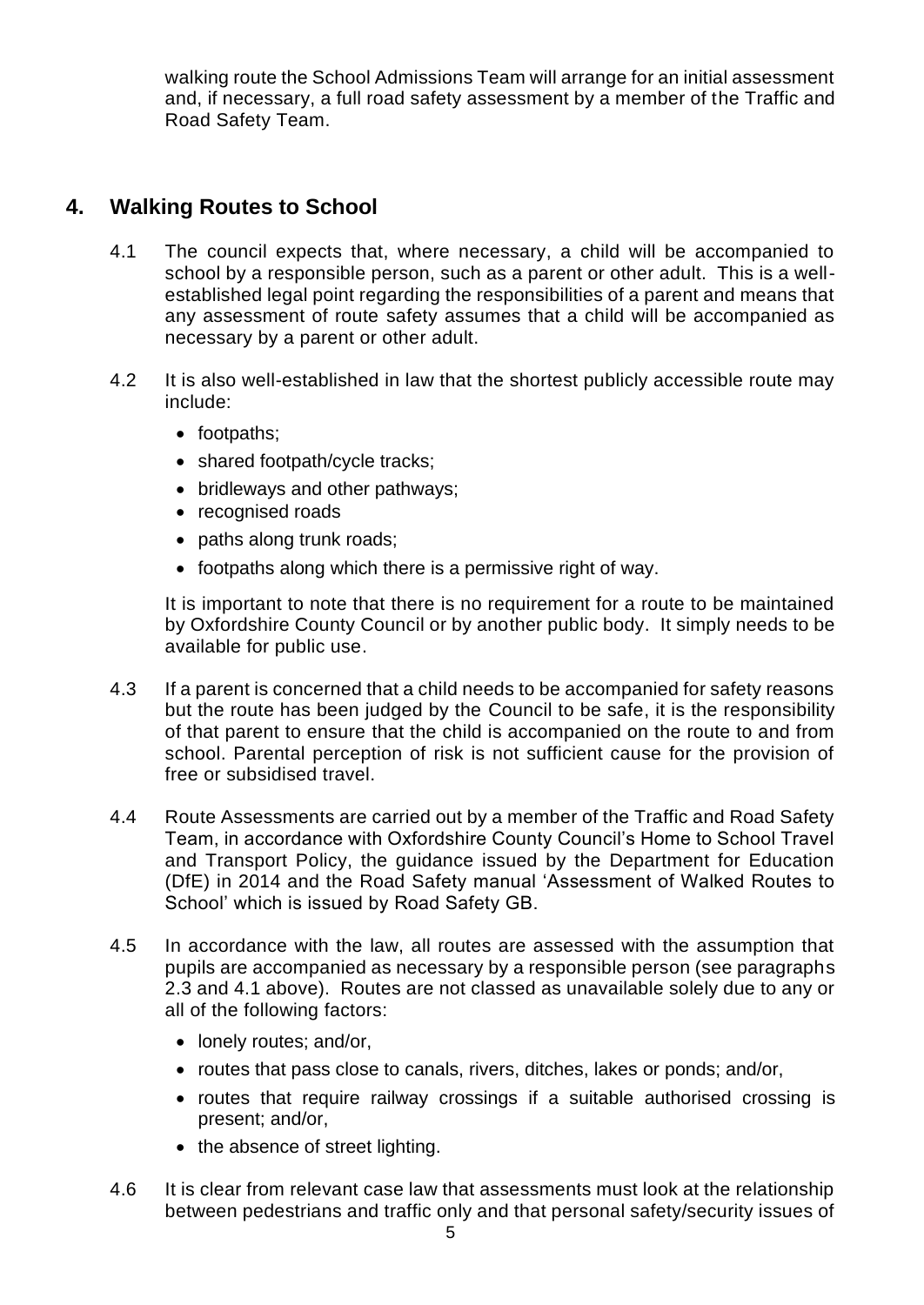children travelling alone should not to be considered. Therefore, routes are assessed in terms of road safety rather than personal safety/security in any other sense.

- 4.7 The assessment carried out is a road safety assessment. This assessment does not include the weight of the bags carried by an individual, the local weather conditions, temporary surface conditions such as mud or puddles, the presence of uncut hedges, difficult terrain and the arduousness of the route or whether the accompanying responsible adult will also have a younger child or pram with them.
- 4.8 If a footway is over ½ metre in width the footway is classed as an available route.
- 4.9 If a footway is less than  $\frac{1}{2}$  metre in width then traffic volumes and speeds are included in the assessment to determine whether the footway is an available route.
- 4.10 Even if there is not a footway, the walking route will still be assessed as available if it is safe to walk, accompanied, as necessary, by a responsible adult. The assessment will take account of traffic flows and whether drivers have enough time to slow down or pedestrians have time to step-off the road or verge. It is the responsibility of a parent to ensure that a child is accompanied as necessary on the walking journey to school.
- 4.11 No walking route can be absolutely safe. The term used in the Road Safety GB guidance to describe the accepted standard is "reasonable safety".
- 4.12 Assessments will usually take place in the morning during the times children will be travelling to school and assessments may also be undertaken when returning home in the afternoon. Visits will be timed, where possible, so that crossing assessments of main roads take place at the times when the number of children travelling to school is highest.

#### **5. Children who cannot reasonably be expected to walk to school because of their mobility problems or because of associated health and safety issues related to their special educational needs or disability (SEND)**

- 5.1 Children who cannot walk to school because of their mobility problems or because of associated health and safety issues related to their special educational needs or disability (SEND), will not automatically be refused free travel on the basis that they live within the statutory walking distance of the school attended, if that school is the nearest that they could attend.
- 5.2 Parents who believe their child is unable to walk to the nearest school that they could attend because of mobility problems or associated health and safety issues will be expected to provide supporting evidence from a GP or consultant. In the case of a child with an EHCP, the Plan may provide all the information required.

#### 5.3 **Free transport will not be agreed to** *any* **school irrespective of distance,**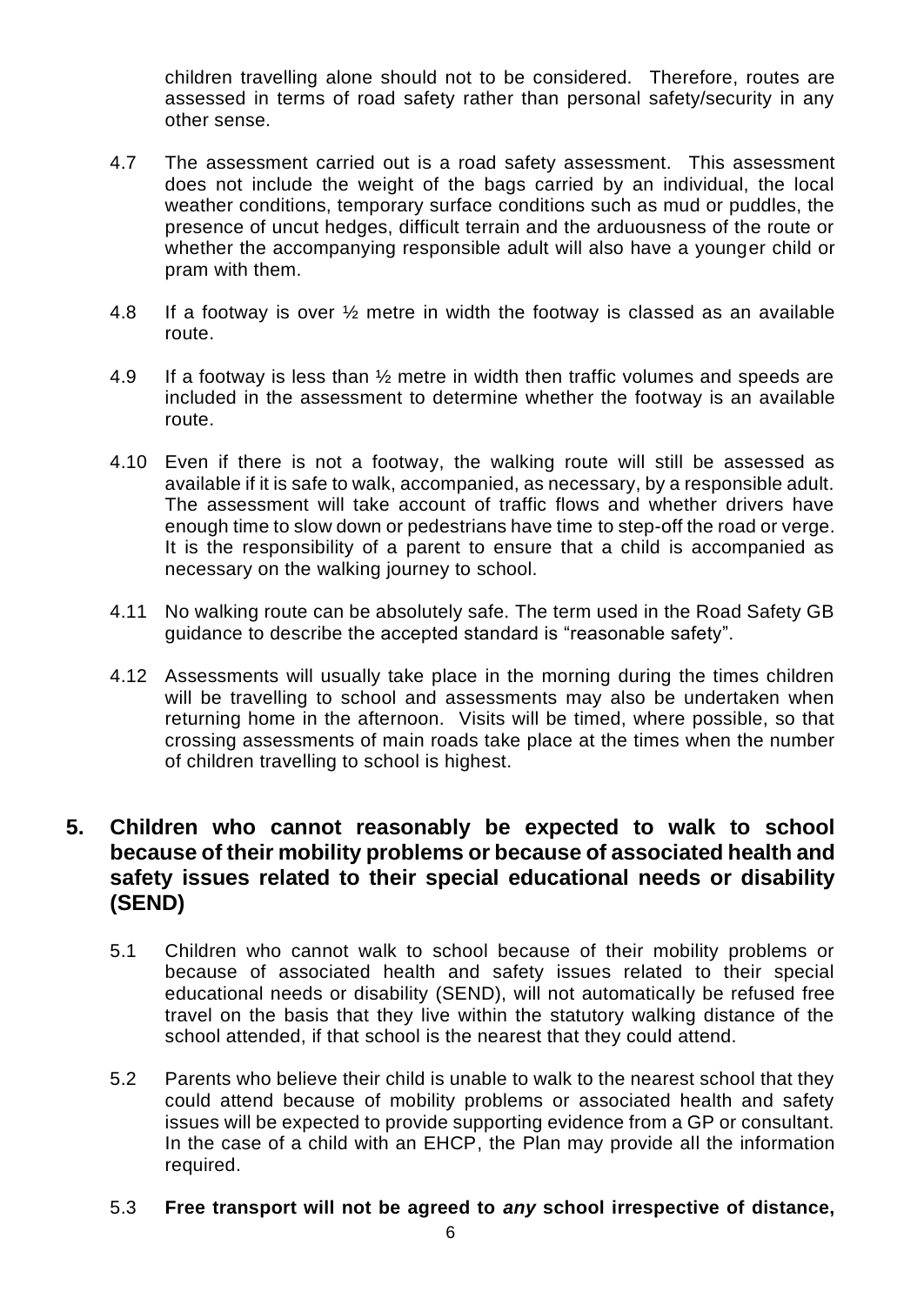**journey time or number of other suitable schools that are closer to the family home. Free travel will only be provided to the nearest suitable school.**

5.4 The Supported Transport Team may need to assess the mobility problems, or associated health and safety issues, related to a student's special educational needs or disability (SEND) to determine the type of free travel that can be made available to that student.

#### **6. Children with an Education, Health & Care Plan (EHCP)**

- 6.1 The Children and Families Act received the Royal Assent in March 2014 and this resulted in the gradual replacement of Statements of Special Educational Need with Education, Health and Care Plans.
- 6.2 Having an Education, Health and Care Plan (EHCP) does not give automatic eligibility for free or subsidised travel. Therefore, if a school has been named in a Plan in accordance with parental preference, and there is a nearer suitable and available school, and there is no other basis in the Home to School Travel and Transport Policy for agreeing free travel, transport to the named school will be wholly the responsibility of that child's parent.
- 6.3 Some children with EHCPs may have specific needs that require the use of specialist transport that is not widely available. If a specialist vehicle is not required, it may still be necessary to use more expensive transport provision, such as taxi transport, to meet the specific needs of the children concerned. However, in all cases, the Council will provide the most cost-effective means of travel that will meet a child's need.
- 6.4 Parents of children with EHCPs may, in certain circumstances, be given the option of a personal budget to meet some or all of the provision detailed in the Plan and special transport will be an element of the personal budget.
- 6.5 Whether there is a requirement to assist in meeting a child's travel needs will be considered when an EHCP is issued or amended. Liaison will take place between the School Admissions and Special Educational Needs and Disability (SEND) Services to ensure the needs of the child are fully understood, as they relate to travel arrangements.

#### **7. Assessments regarding travel arrangements**

- 7.1 If free travel is agreed, an assessment regarding a child's mode of travel will be made by the Supported Transport Service. This will normally only be necessary for children with significant disabilities/special needs. In most cases the child will have an EHCP. Options will include:
	- direct travel payments; or,
	- independent travel; or,
	- directly procured travel assistance.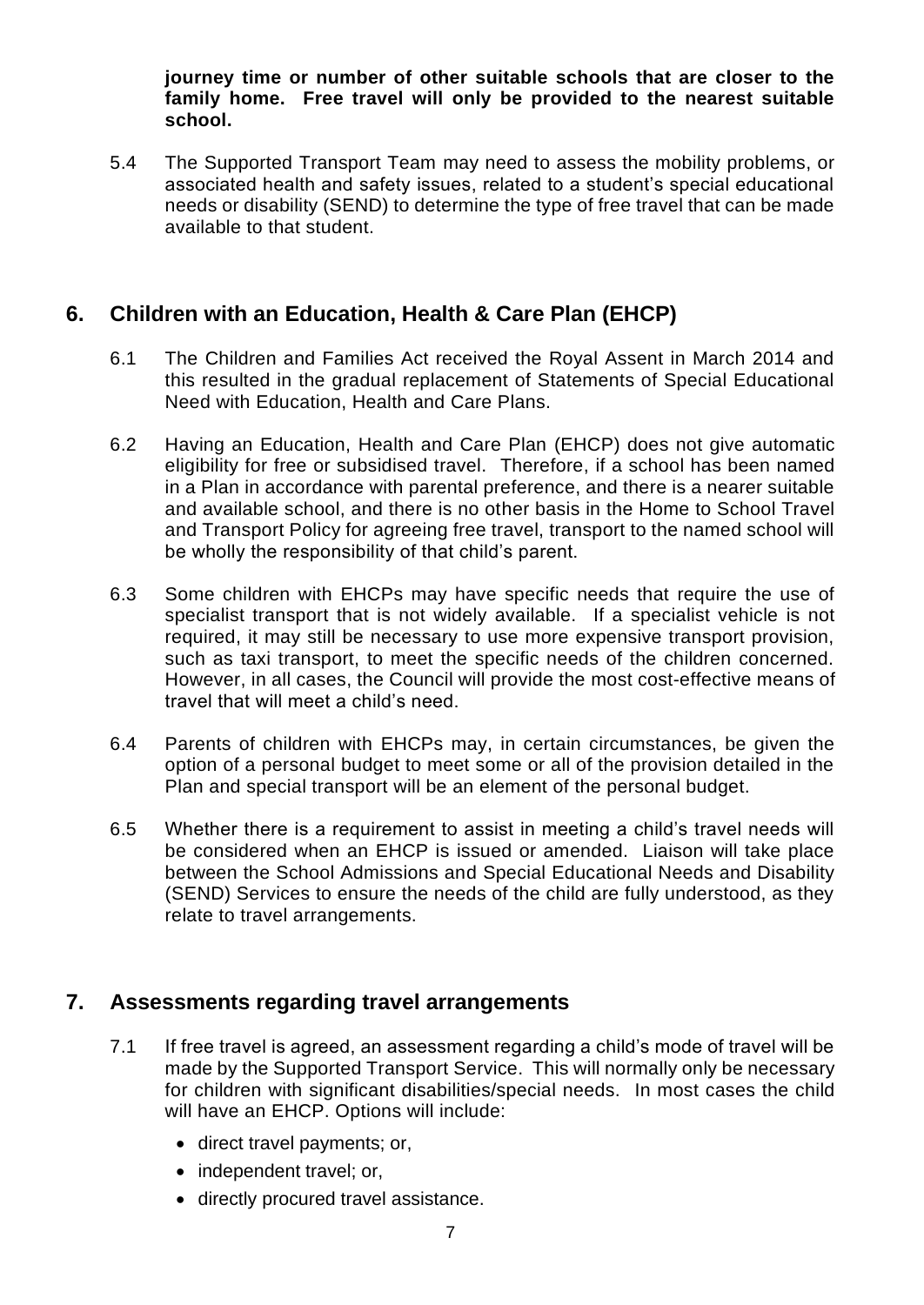7.2 A parent will be formally notified, in writing, of the travel arrangements that the Council believes to be appropriate. At that point the parent may appeal against the mode of transport decided upon through the normal transport appeal process set out in this document. The first stage of this process is to request a review from the Admissions and Transport Services Manager. Prior to any appeal the Council will only make available the transport decided upon in the assessment. The result of any transport appeal is binding on the Council.

# **8. Children in Public Care (Looked After Children)**

- 8.1 Children in Public Care (Looked After Children) and children who were looked after, but ceased to be so because they were adopted (or became subject to a Child Arrangements Order or a Special Guardianship Order) will be assessed against the Home to School Travel and Transport Policy. If a child is not entitled to free travel, it is the carer's responsibility to ensure that he/she will be able to get the child to and from school.
- 8.2 If the professionals working with the child believe that there are extenuating circumstances that should be considered, the child's Social Worker may refer the issue to the Admissions and Transport Services Manager for a Stage 1 review.

# **9. Split site schools**

- 9.1 In the case of split site schools, as with all other schools, when assessing whether a child should receive free travel because of the walking distance to that school, the distance will be measured to the site they initially attend. This decision will not be reviewed because a child subsequently moves to a different site of the same school.
- 9.2 The following Oxfordshire secondary schools currently have split sites:
	- The Cherwell School:
	- King Alfred's;
	- Lord Williams's School.
- 9.3 Those currently attending split site schools will be affected by this change from September 2018.

# **10. Distance measurement for Free Transport for children of Low Income Families**

10.1 The 2 mile limit is measured in the same way as the "statutory walking distance". However, the 6 mile and 15 mile upper limits are not walking routes. The 6 mile and 15 mile limits are measured along routes that are passable using a road route suitable for motorised vehicles.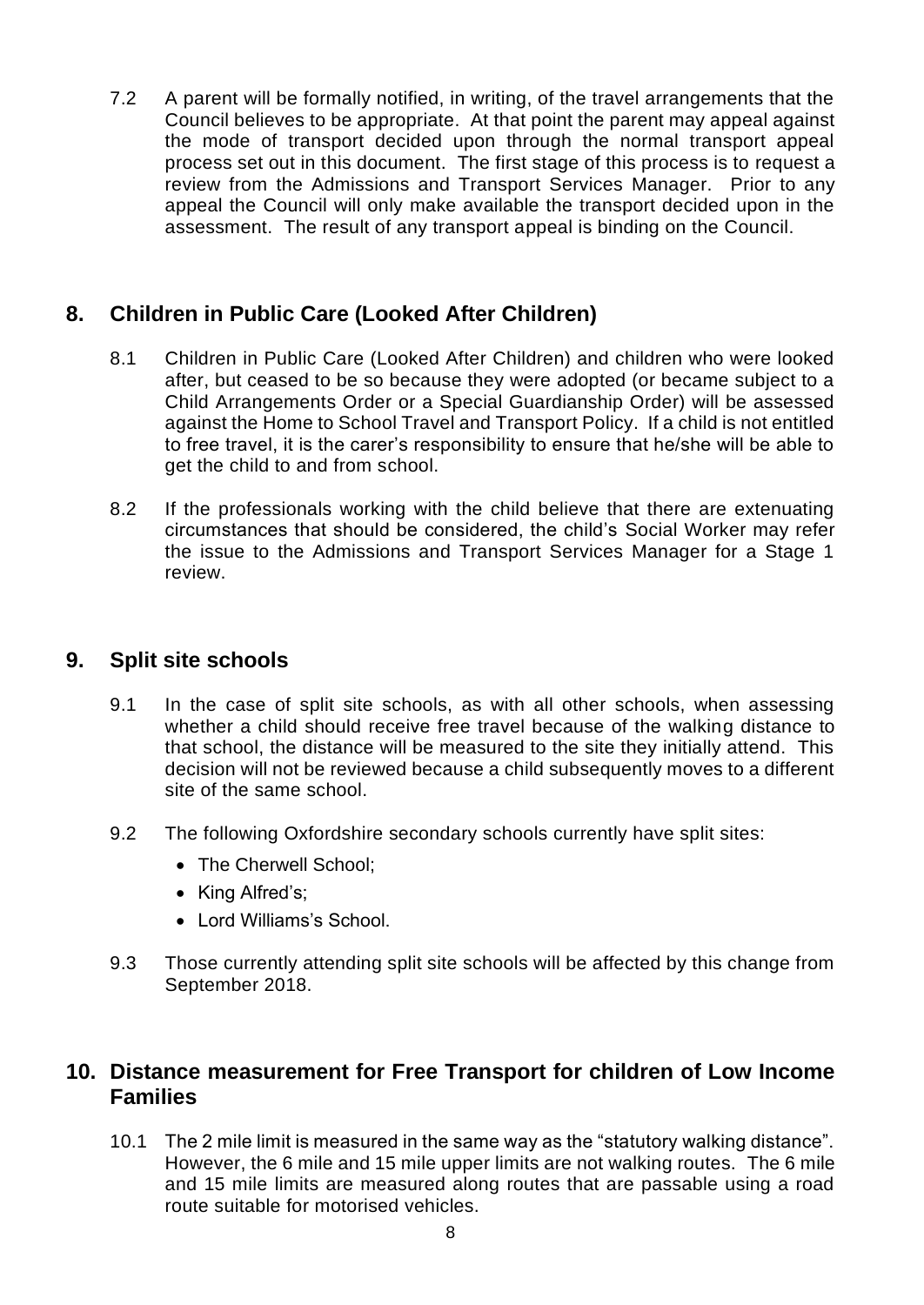# **11. Home**

- 11.1 In this policy document a child's home is defined as the child's main place of residence during the normal school week. Free travel can only be provided to and from that one address.
- 11.2 There is no use of notional addresses based on the midpoint between a mother's address and a father's address or addresses of convenience such as the address of a grandparent, cousin, family friend or legal representative.
- 11.3 Where children spend time with parents at more than one address then the address considered as the main address will be the one that they live at (i.e. sleep at) for most of term-time school nights (Sunday night to Thursday night). If children spend time equally at different addresses, then the address used for admissions purposes and to determine transport will be the one registered for child benefit. We will request proof of the registered address, which must predate the application.
- 11.4 Free travel is not provided to and from the address of other family members with whom the child is not normally/mainly resident, for example the address of a grandparent or Childminder.

#### **12. Travel to a friend's home, Induction/Taster Day, Breakfast/After School Clubs, Work Experience and Foreign Exchange Programmes**

- 12.1 No free travel can be provided on an ad hoc basis to children wishing to travel to the homes of children who are entitled to free transport. In addition, no free transport will be provided to:
	- attend work experience; or,
	- attend an induction or taster day at another school/college; or,
	- attend a school as part of a foreign exchange programme; or,
	- attend appointments and activities for medical or sports reasons; or,
	- attend breakfast or after-school clubs; or,
	- attend extracurricular activities/clubs; or,
	- attend school trips.
- 12.2 Paragraph 12.1 applies both to children who do not have an EHCP and those who do have such a plan.

# **13. Escorts**

13.1 Escorts are normally only provided when it has been established through the "Mode of Travel Assessment" or appeals process that a child with an EHCP has a specific need to be accompanied. Escorts are subject to Disclosure and Barring Service (DBS) checks and undertake Safeguarding training. Escorts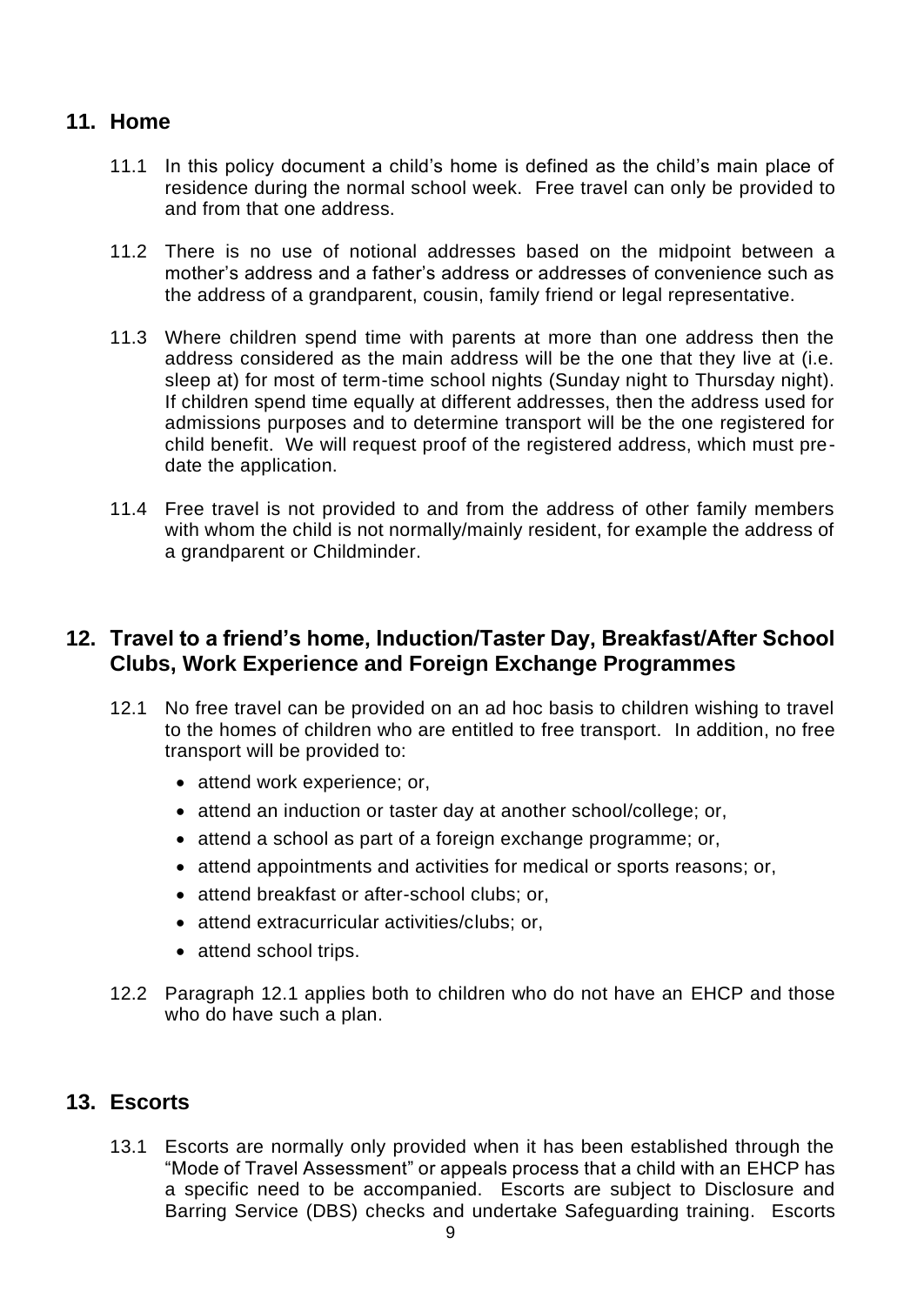will not normally be provided in any other circumstances.

- 13.2 Examples of factors that may be considered when determining whether to provide an escort are shown below:
	- medical issues; and/or,
	- health and safety related issues, including risk to self or others; and/or
	- the child's mobility; and/or
	- severe learning or physical difficulties that necessitate continual care and supervision.
- 13.3 If a passenger escort is provided, he or she will:
	- travel with the child from an agreed pick-up point to an agreed drop-off point; and,
	- assist with entry to, and exit from, the vehicle; and,
	- ensure, as far as reasonably practicable, a safe journey for the child and other passengers; and,
	- provide a caring environment whilst on the vehicle.
- 13.4 Once transport with an escort has been arranged, parents must provide full details of any changes in the child's needs and circumstances, including any information specific to the journey or which should be passed on to others at the destination.
- 13.5 A passenger escort may supervise more than one child on a journey, consistent with providing the appropriate level of service for each individual child while they are on the vehicle.
- 13.6 It is a parental responsibility to get a child to the pick-up and from the drop-off point for education transport. Therefore, parents must be ready at the arranged pick up and drop off times to ensure the child's safe handover.
- 13.7 Escorts are not assigned for the specific purpose of managing behaviour. An acceptable standard of behaviour is expected of all children using transport contracted by the Council.
- 13.8 The need for an escort is reviewed on an annual basis.

#### **14. Drivers**

14.1 Drivers used on contracted transport for home to school travel are subject to Disclosure and Barring Service (DBS) checks and they undertake Safeguarding training.

# **15. Parents accompanying children in OCC transport**

15.1 Parents will not normally be able to travel in OCC provided transport.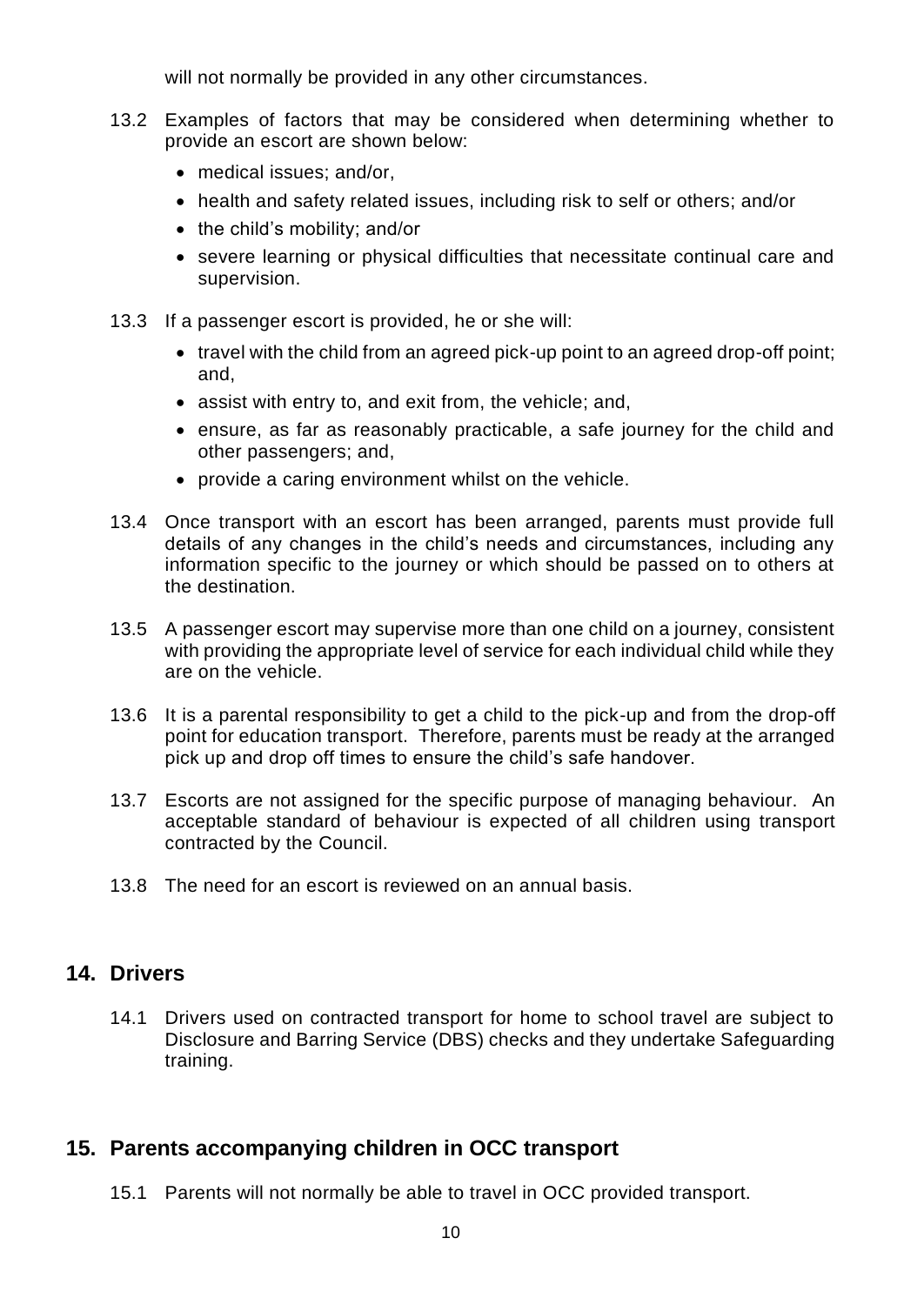#### **16. Change of address**

16.1 If a child is in receipt of free travel and the family changes address the child's parent needs inform the School Admissions Team. The child's eligibility for free travel will then be reassessed against the Home to School Travel and Transport Policy. The parent will then be notified in writing if the child is still eligible for free travel.

#### **17. "No Pass, No Travel"**

- 17.1 All passengers are required to carry a pass if one has been issued to them. This establishes whether they may be carried on the vehicle, either under a statutory entitlement, a discretionary entitlement or under the Spare Seat Scheme.
- 17.2 Oxfordshire County Council operates a "No Pass, No Travel" Policy for the safety of its passengers and to restrict access to vehicles to passengers who are not eligible. By limiting access to vehicles, the Council seeks to avoid situations where eligible passengers cannot board because their seats are occupied by non-eligible passengers. A full vehicle cannot safely carry additional passengers.
- 17.3 Children may not board a public service vehicle without a pass or the means to pay for the journey. "No Pass, No Travel" takes the same approach with contracted vehicles.
- 17.4 A child who is unable to present a pass when requested to do so by the vehicle driver or council officer will not normally be carried on the vehicle.
- 17.5 It is a parent's responsibility to ensure that their children have a pass each morning to get on the vehicle to school or college. If not, the parent may have to return home with the child or make other arrangements to get them to school.
- 17.6 If a child loses the pass during the school day, he or she can approach the school to arrange for a temporary pass to get home. No child eligible for free travel will be refused access for the return journey. A child who has been issued with a pass and persistently travels without it may be banned from travelling on the vehicle.

#### **18. Offer of free transport made in error**

- 18.1 If free transport is offered in error, because of a mistake made by the Council, the free travel will be withdrawn after a notice period of not less than 6 weeks.
- 18.2 If free transport is offered in error because of false or inaccurate information provided by the parent, the transport may be withdrawn immediately.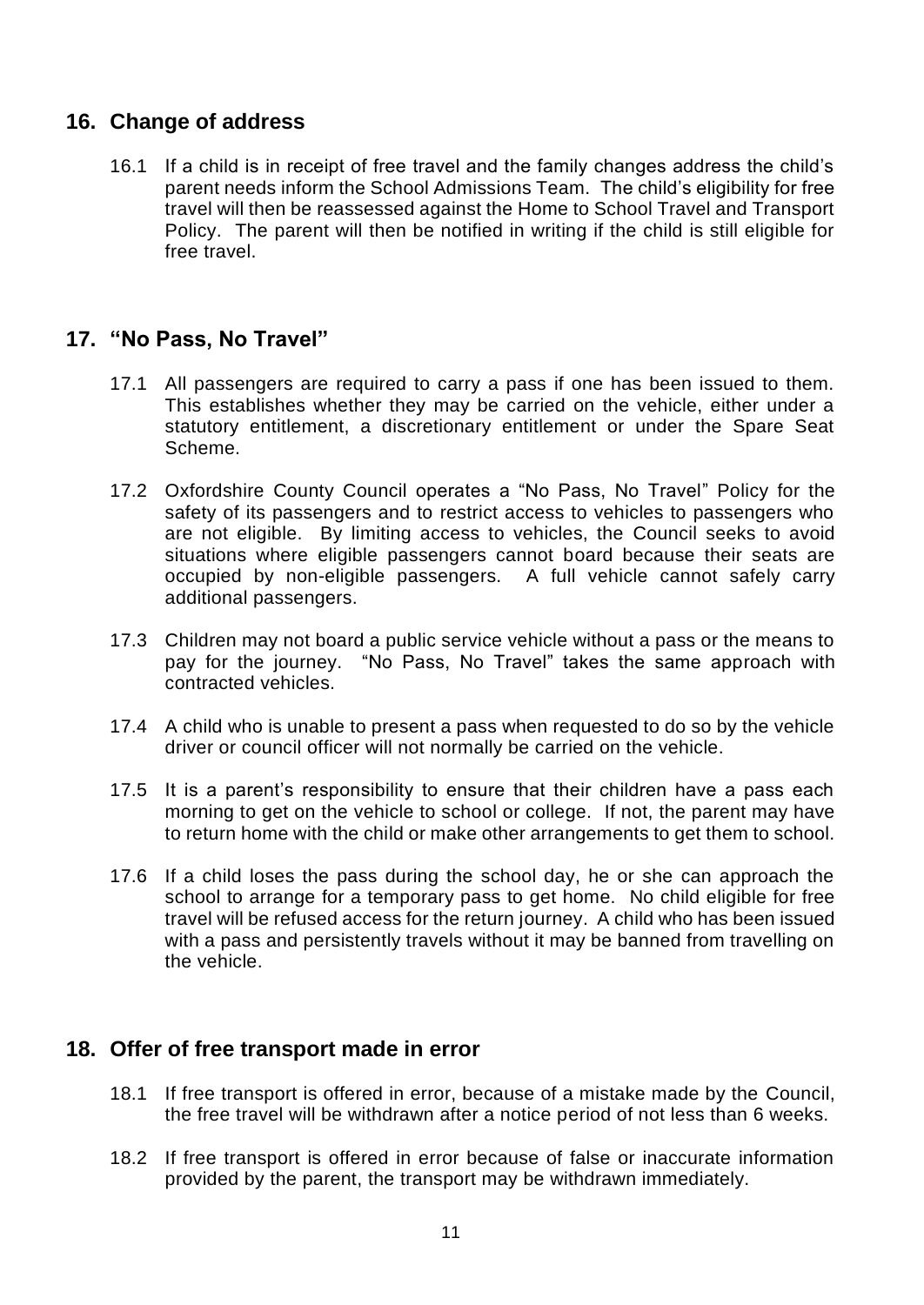#### **19. Assessment of eligibility for free transport on admission to mainstream school, special school and alternative education providers**

- 19.1 An assessment of eligibility for free travel is made by the School Admissions Team as part of the normal admissions process for entry to mainstream schools. Parents are normally notified of the decision in the letter offering a school place.
- 19.2 If a child ceases to be eligible during the school term, for example due to moving address, the provision will be discontinued at the end of that term.
- 19.3 In the case of children who do not have an EHCP, and whose parents make inyear applications to mainstream schools that are not part of the Oxfordshire In-Year Scheme, eligibility will be assessed when the parent concerned contacts the School Admissions Team to request an assessment. Appendix 1 lists the mainstream schools in Oxfordshire that are currently not part of the In-Year Scheme. This list may change in the future since currently admission authorities do not have to be part of the In-Year Scheme. An up-to-date list will be available online at [www.oxfordshire.gov.uk/residents/schools/apply](http://www.oxfordshire.gov.uk/residents/schools/apply-school-place/transferring-or-moving-school/before-you-start)[school-place/transferring-or-moving-school/before-you-start](http://www.oxfordshire.gov.uk/residents/schools/apply-school-place/transferring-or-moving-school/before-you-start)
- 19.4 The School Admissions Team also determines eligibility for free travel to alternative education providers and eligibility for free travel for those students with an EHCP.

# **20. Free transport for those of school age (Reception to Year 11)**

- 20.1 Children within the following categories are eligible for free travel:
- a. Children attending the nearest available school or educational placement to their address, if the distance from home to school is over the "statutory walking distance" of 3 miles if aged 8 or over or 2 miles if less than aged 8 and of school age. This applies whether the school was listed on the Common Admissions Form (CAF) or not and whether the child concerned does or does not have an Education, Health and Care Plan.
- b. Children attending the nearest school in Oxfordshire, if the distance from home to school is over the "statutory walking distance" of 3 miles if aged 8 or over or 2 miles if less that aged 8 and of school age. This applies whether or not the school was listed on the Common Admissions Form (CAF) and whether the child concerned does or does not have an Education, Health and Care Plan.
- c. Children attending the nearest available school to their address even if it is less than the statutory walking distance, if it would not be safe for a child accompanied by an adult to walk from the home to the school. This applies whether a child does or does not have an Education, Health and Care Plan. If the route is subsequently determined to be safe to walk the parent will be given up to 6 weeks' notice of the withdrawal of free transport. At the end of that period, free transport will be discontinued.
- d. Where at least 20% of addresses are nearest to the catchment/designated area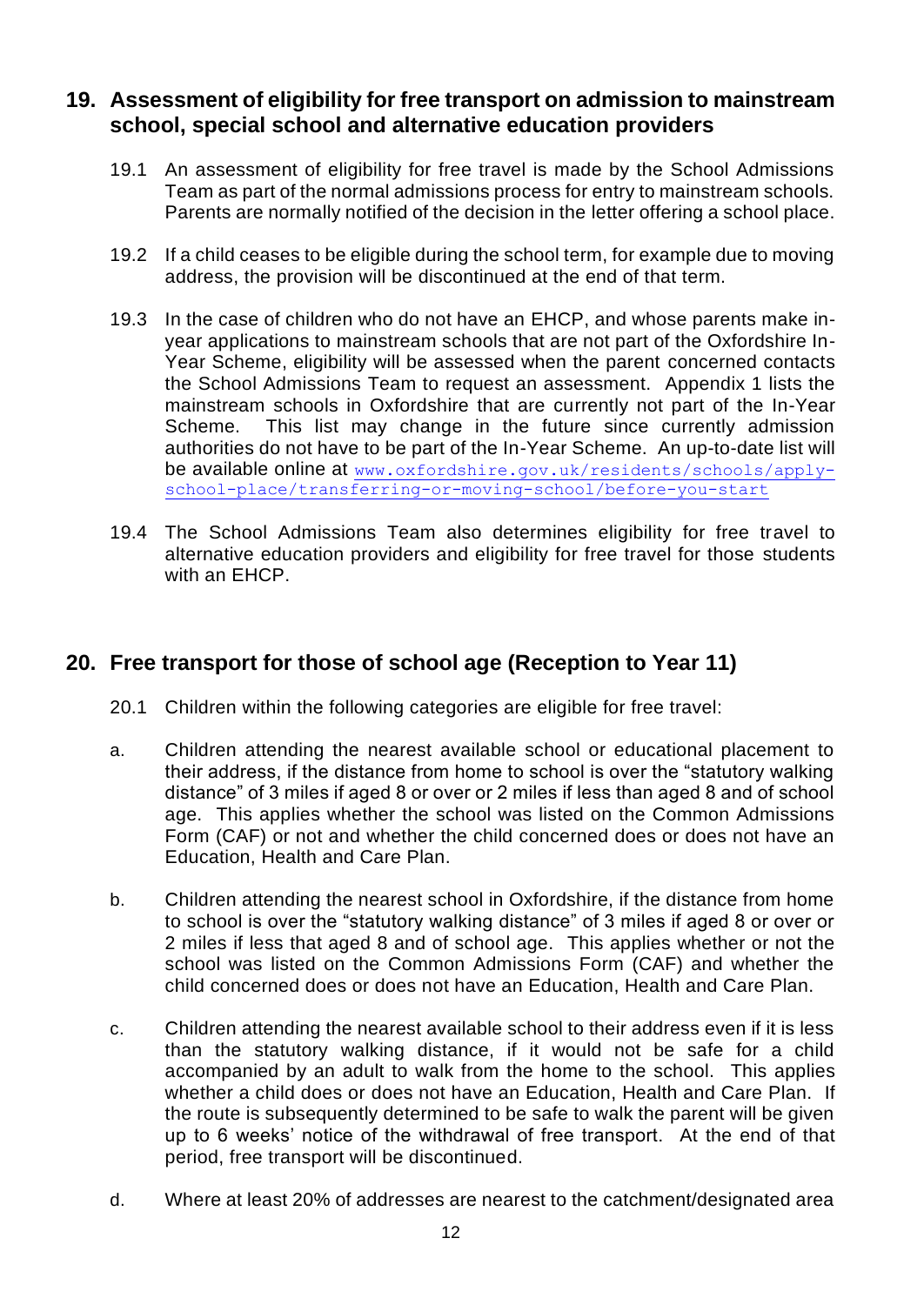school and the rest are nearest to another school, free transport will be provided to the catchment school for all addresses if the distance is beyond the "statutory walking distance" or there is no safe walking route. This is referred to as the 'split village' entitlement. This additional entitlement applies to all children of the relevant age for the schools concerned and applies whether a child does or does not have an Education, Health and Care Plan. The villages affected are listed in Appendix 2.

- e. Children who are aged 8 or over and are under 11 years old who are eligible for free school meals, or whose parents are in receipt of the maximum level of Working Tax Credit, and attend the nearest school if it is over 2 miles from their home. This entitlement applies to all children of the relevant age for the schools concerned and applies whether a child does or does not have an Education, Health and Care Plan.
- f. Children aged 11 to 16 who are eligible for free school meals or whose parents are in receipt of the maximum level of Working Tax Credit and who attend one of their three nearest suitable schools (or places other than school at which they might receive education under section 19(1) of the Education Act 1996), where they live more than 2 but not more than 6 miles from that school. The 2 mile distance is measured by "walking route" and the 6 mile distance is measured by road route. This entitlement applies to all children of the relevant age for the schools concerned and applies whether a child does or does not have an Education, Health and Care Plan.
- g. Children aged 11 to 16 who are eligible for free school meals, or whose parents are in receipt of the maximum level of Working Tax Credit, and want their child to be educated in accordance with their religion or belief and they attend the nearest suitable school preferred on grounds of religion or belief that is over 2 miles but no more than 15 miles from their home. The 2 mile distance is measured by "walking route" and the 15 mile distance is measured by road route. This entitlement applies to all children of the relevant age for the schools concerned and applies whether a child does or does not have an Education, Health and Care Plan.
- h. Children entitled to free transport, who move house during Year 11 and continue to attend their original school, subject to the following limits:
	- transport can be provided other than by taxi; and
	- the distance travelled is no more than 15 miles.

This applies whether a child does or does not have an Education, Health and Care Plan.

- i. Children who cannot walk to school because of their mobility problems or because of associated health and safety issues related to their special educational needs (SEND) or disability, if the school they attend is the nearest suitable and available school that they could attend. In the case of a child with an Education Health and Care Plan, the Plan may provide all the information required.
- j. Children who attend their nearest suitable and available school and are temporarily unable to walk to school because of a short-term illness or medical condition. Evidence of the medical condition and its effects is required from a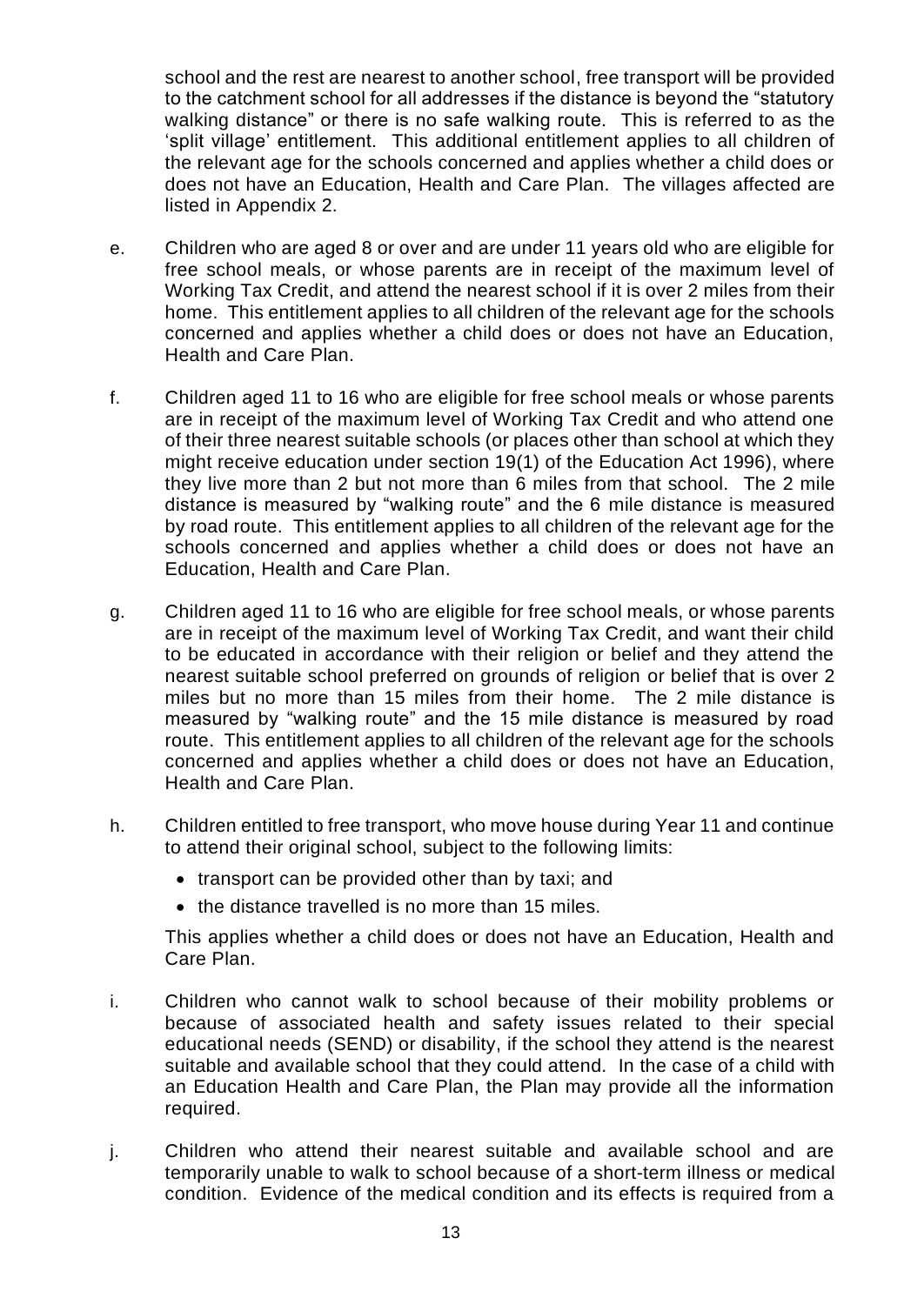GP or consultant. This applies whether a child does or does not have an Education, Health and Care Plan.

k. Children who live at RAF Benson and attend Icknield Community College (annually reviewable). This applies whether a child does or does not have an Education, Health and Care Plan.

# **21. Free Travel to Alternative Education Providers**

- 21.1 The School Admissions Team will determine whether free travel will be provided to children and young people who have been placed at an alternative education provider by the Council. A short-term, full-time placement at an alternative education provider would normally follow a permanent exclusion from a mainstream school and some children may receive a long-term, full-time placement at an alternative provider. In addition, some children attend Councilfunded days at an alternative education provider and others attend a mix of Council- and school-funded days at an alternative education provider.
- 21.2 Currently the main provider of alternative education for Oxfordshire County Council is Meadowbrook College which is an academy and independent of local authority control. This determination will be made on the same basis as attendance at a mainstream school and the relevant criteria are shown in 20.1 of this policy (above). No free travel will be provided to school funded days at an alternative education provider.
- 21.3 Therefore, after a permanent exclusion from school, a young person allocated a Council-funded, short-term place at Meadowbrook College (or a similar establishment) will receive free travel if that young person:
	- lives over the statutory walking distance from the institution attended; or,
	- lives under the statutory walking distance from the institution but the route is unsafe to walk, even if accompanied by an adult; or,
	- meets the eligibility criteria related to family income.
- 21.4 Free travel to both short and long-term places will be provided by the most costeffective means.
- 21.5 If a young person is allocated a mix of Council-funded days and school-funded days at Meadowbrook College (or similar establishment), the criteria for provision of free transport will be applied and, if there is a right to free travel on the Council-funded days, the transport costs for those days will be met by the Council. Any transport costs on school-funded days will the responsibility of the school/family. Therefore, if a young person has two Council-funded days (and meets the criteria for free transport) and two school-funded days at Meadowbrook College (or similar establishment), 50% of the travel cost will be met by the Local Authority and 50% will be met by the school or family. Travel funded by the Council will be provided by the most cost-effective means.
- 21.6 If a young person allocated a short-term or long-term Council-funded place at Meadowbrook College (or a similar establishment) does not meet any of the criteria for provision of free transport, their parent will have the right of appeal.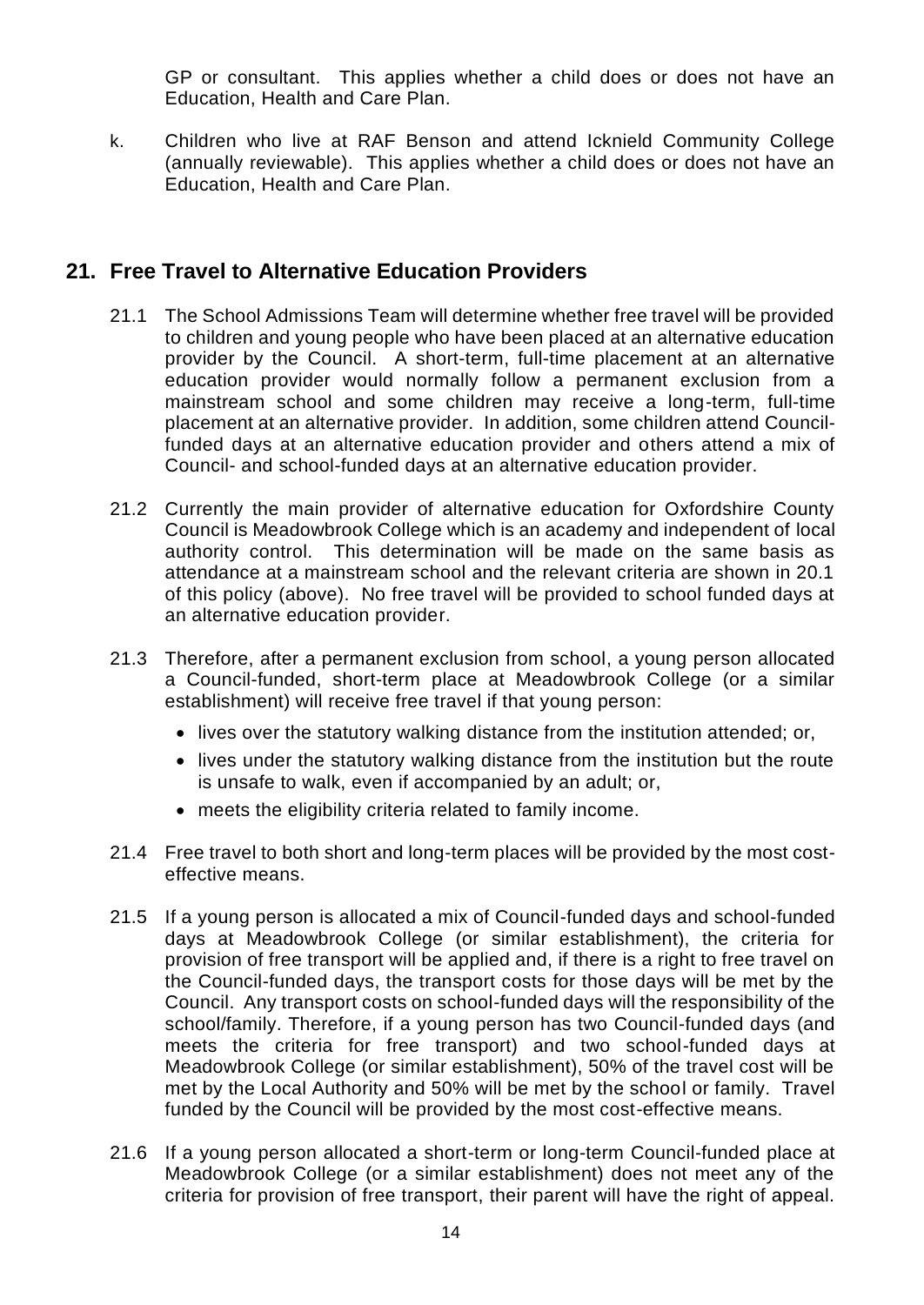The transport appeal process is set out in this policy document.

- 21.7 Students attending an alternative education provider should have the same start and finish times and, if free home to school travel is agreed, it will only be provided at the beginning and end of the school day.
- 21.8 No free transport will be provided at Council expense to address poor attendance or non-attendance at the alternative education provider.
- 21.9 If free travel is agreed, the "default" position will be that students will be expected to use public transport (service bus or rail). Taxis will not normally be provided within urban and rural areas served by service bus or rail routes.
- 21.10 Taxis will only be used:
	- if there is no public or contracted bus or minibus transport; or,
	- it would be too onerous to use public transport because of multiple changes of bus; or,
	- the journey would take longer than 1 hour 15 minutes for secondary age pupils, or 45 minutes if of primary school age, and it would be a significantly shorter journey time by taxi.
- 21.11 Most students within Oxford will not be eligible for free travel to Meadowbrook College given the relatively short distances that are likely to be travelled.
- 21.12 Students living in Bicester and Bloxham who attend a Council-funded place at Meadowbrook College at West Bar in Banbury will normally be expected to use public transport.
- 21.13 Most students who live in Banbury will not be eligible for free travel to Meadowbrook College at West Bar in Banbury since no student of secondary school age will live far enough away to meet the distance criterion.
- 21.14 As with students who attend mainstream or special schools, any necessary assessments regarding the mode of travel/travel arrangements for young people attending an alternative education provider will be made by the Supported Transport Team. The same appeal arrangements will apply as for all other children of statutory school age.

#### **22. Naming a school in an Education, Health and Care Plan when there is a nearer suitable and available school**

22.1 If the parent of a child with an Education, Health and Care Plan requests a particular school and that school is named in the Plan, no free or subsidised transport will be provided to that school if there is a nearer suitable school that has been identified by the SEND Team that can meet that child's assessed needs.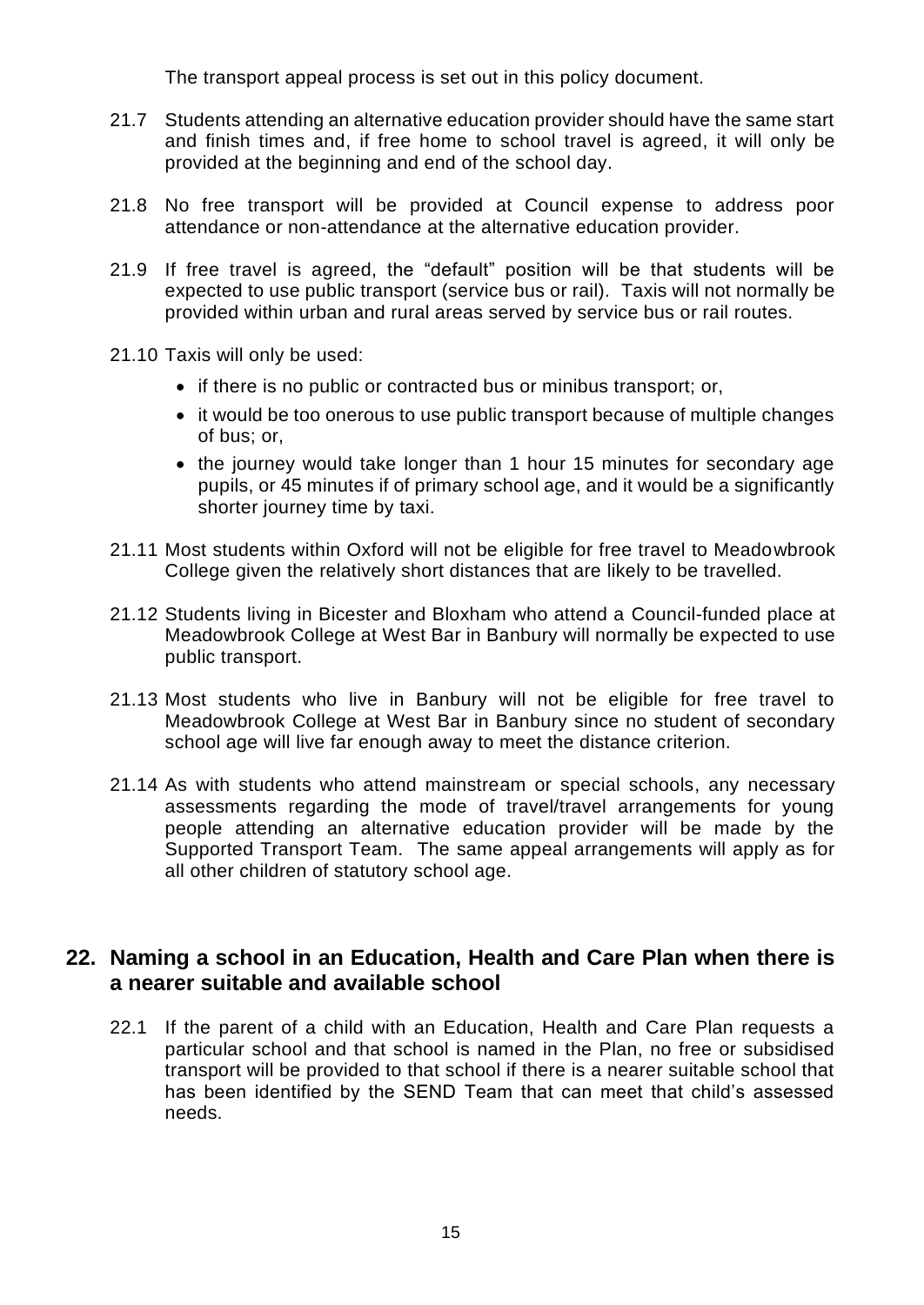#### **23. Free Travel to Out County Residential Schools for those with an Education, Health and Care Plan or Statement of Special Educational Need aged 11 to 16**

23.1 Out County Weekly Boarding

A child is eligible for free travel at the beginning and end of each term and at the beginning and end of each school week to a total of 76 single journeys per year.

23.2 Termly Boarding (3 terms per year)

Children of 11 or over are entitled to free travel at the beginning and end of each term and half-term up to a maximum of 16 single journeys per year.

Children aged up to 11 are entitled to free travel at the beginning and end of each term and half-term, plus 4 discretionary journeys home per year, up to a maximum of 24 single journeys per year.

23.3 Termly Boarding (4 terms per year)

Children of 11 or over are entitled to free travel at the beginning and end of each term and half-term up to a maximum of 16 single journeys per year.

Children aged up to 11 are entitled to free travel at the beginning and end of each term and half-term, plus 4 discretionary journeys home per year, up to a maximum of 24 single journeys per year.

23.4 Out County 52 Week Boarding (joint placement with another agency)

All boarders (or parents) are entitled to 12 single trips home per year (broadly relating to term times). Any additional trips will be the responsibility of the other agency.

23.5 Payment of parental journeys for those with children at Out County residential special schools

Payment will be made if one of the following applies:

- attendance at their child's annual review; or,
- attendance at any meeting called by the Council at the child's school; or,
- journeys necessitated by a child's sickness or emergency medical appointments; or,
- an agreed journey to visit a new school placement; or,
- to attend up to three additional meetings per year at the school (called by the school or requested by the parents) if sanctioned by the Council in advance; or,
- to travel with the child on train or service bus journeys if the child needs an adult escort.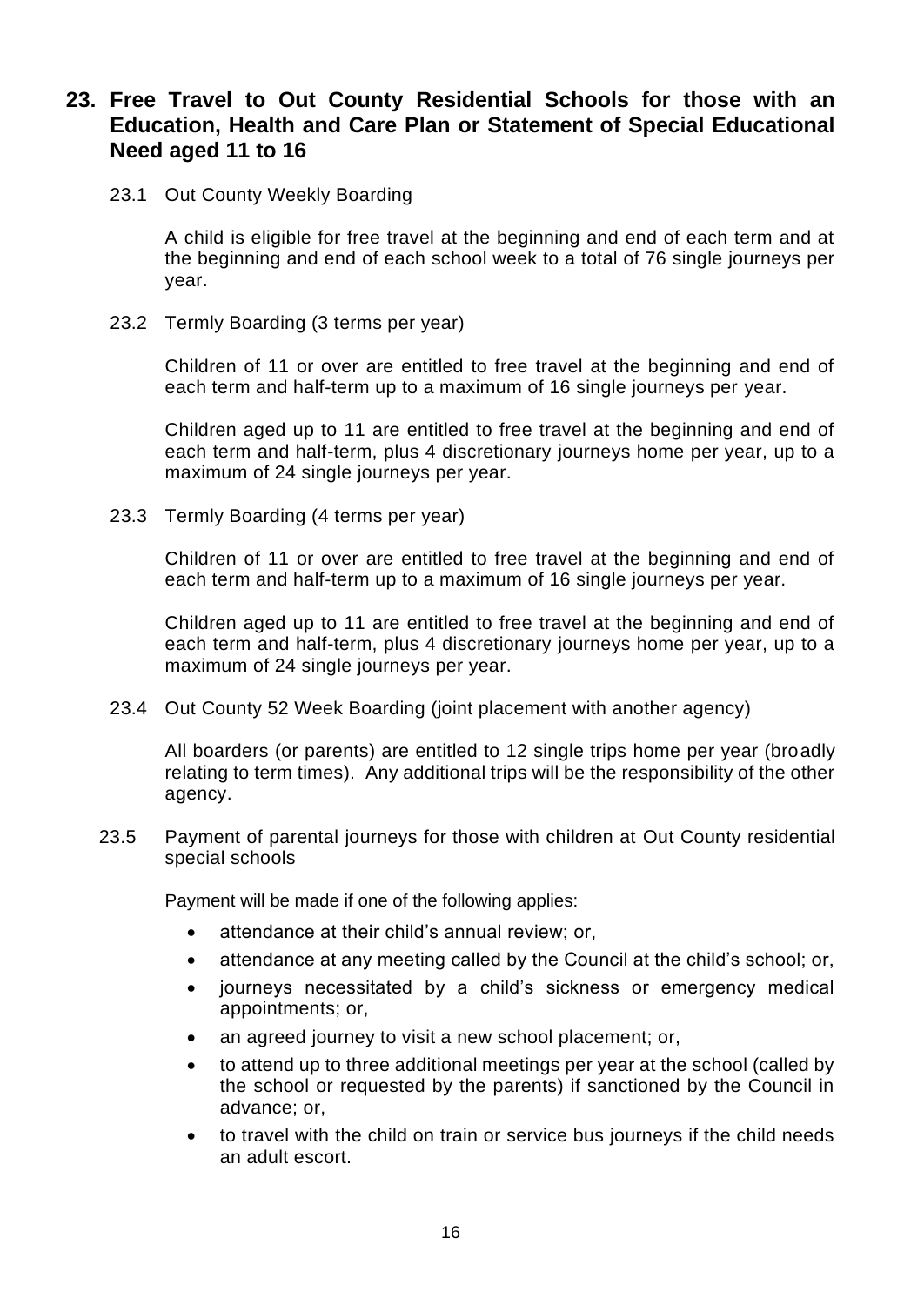#### 23.6 Overnight accommodation

The Council will not normally reimburse the cost of overnight accommodation for parents/carers.

#### **24. Application for Transport Assistance on grounds of Religion or Belief**

- 24.1 In making decisions on assistance with transport the Council will respect parents' religious and philosophical convictions as to the education to be provided for their children in so far as this is compatible with the provision of efficient instruction and training and the avoidance of unreasonable public expenditure.
- 24.2 However, a parent will need to satisfy the council of the genuine nature of the religious and/or philosophical belief and that the application is made in good faith. The burden of proof lies with the child's parent/parents.
- 24.3 Examples of acceptable evidence are:
	- the provision of a Baptismal Certificate; and/or,
	- a statement of atheism; and/or,
	- a statement of adherence to a particular faith; and/or
	- a letter of support from a priest, rabbi or imam stating that the child belongs to a particular congregation.

Normally, two pieces of evidence will be required.

- 24.4 It is important to note that the Council will consider the financial consequences of any applications for assistance and that setting up new coach services or taxi routes, or specifically continuing them when they could be discontinued, in order to accommodate new travellers would normally fall within the definition of "unreasonable public expenditure". However, where there are spare seats on already existing home to school transport routes, or scheduled public transport services, the Council will be able to consider applications for places under the Spare Seat Scheme arrangements.
- 24.5 The Council will not consider academic grounds expressed for preferring a particular school when making a decision on whether to provide assisted transport on grounds of faith or belief.
- 24.6 Decisions on applications for transport assistance on grounds of faith or belief will normally be taken by a panel of three.

#### **25. The "Spare Seat" Scheme**

25.1 The "Spare Seat" Scheme operates on contracted routes that are operated for the benefit of those who are entitled to free transport to and from school. The key points regarding this scheme are set out below: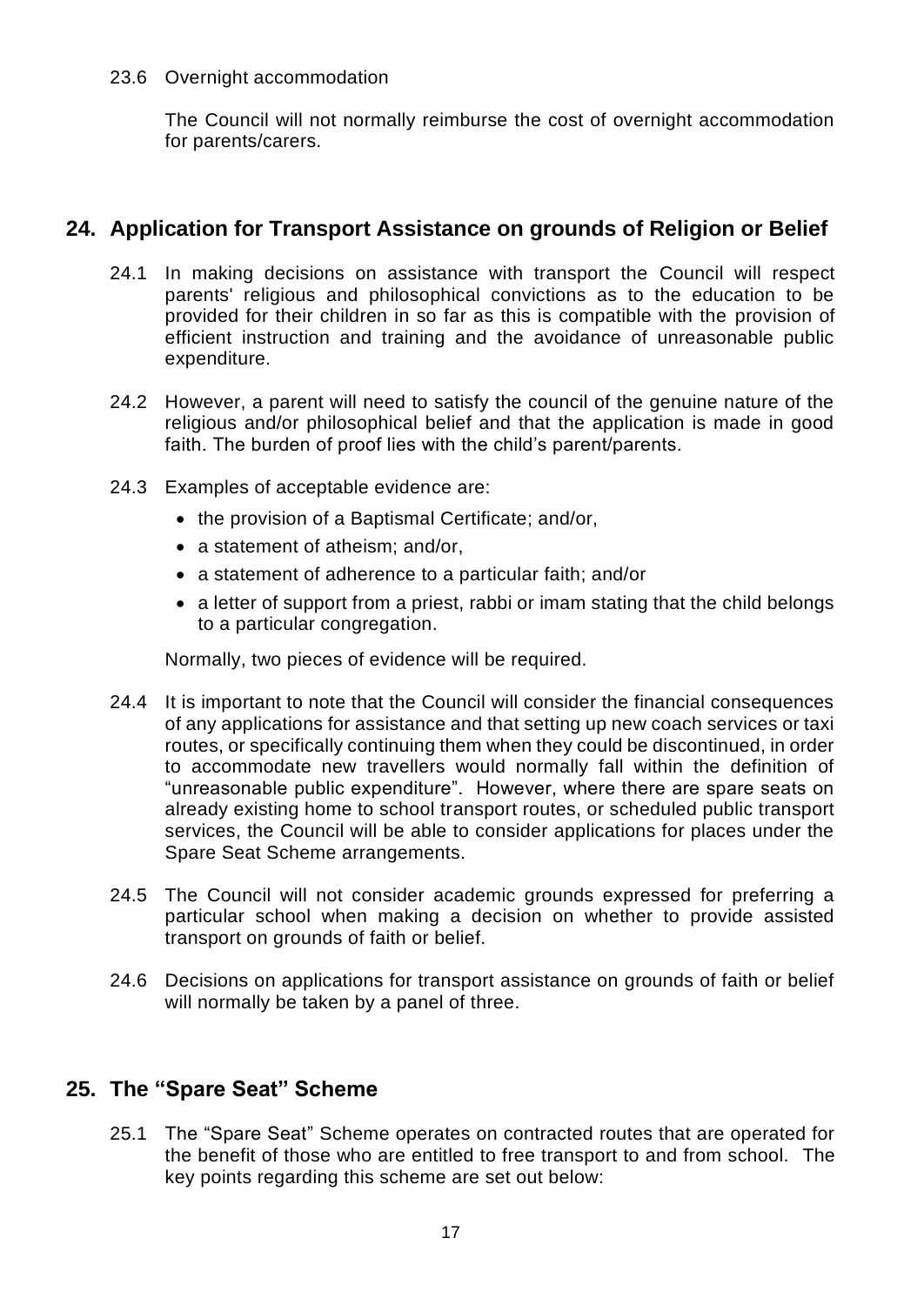- The Council cannot guarantee that a child will keep the seat for longer than one full term (based on a three-term academic year); and,
- Fare prices are reviewed annually; and,
- The parent, or in the case of Years 12 and 13, the student, must complete an application form; and,
- Parents are required to pay in advance for one full term's travel; and,
- The price charged covers a return journey for every school day of the relevant period; and,
- There will be no rebates for those deciding to travel for less than the maximum number of possible journeys per term. For example, there is no rebate if a child or young person decides to use his/her bus pass for morning travel and returns by some other private means in the afternoon; and,
- If a seat is available, a bus pass will only be issued on receipt of a completed application form, and correct payment; and,
- There is no guarantee that the bus will continue to run throughout a child's or young person's time at a school, or that the place on the bus will not be withdrawn at some future date if the place is required for a child or young person who is entitled to free travel; and,
- The "Spare Seat" charge will be waived for those of statutory school age who are eligible for free school meals, or, in the case of those aged 5, 6 or 7, would be eligible for free school meals on income grounds, or whose parent is in receipt of the maximum level of Working Tax Credit; and,
- If there are more applicants than places, a parent will be able to add a child's name to a waiting list. Any waiting list for a specific route will operate for no longer than one academic year; and,
- If there is an available home to school transport route operated on behalf of Oxfordshire County Council, children who are not of statutory school age and who are aged 16 to 18, may use the "Spare Seat" Scheme to purchase a seat on that route to enable access to their school or college; and,
- When there are more requests to pay for seats on a specific route than there are seats available, they will be allocated in the descending order of priority shown in the table "Priority for Spare Seats".

| Priority | Category                                                                                                                                |
|----------|-----------------------------------------------------------------------------------------------------------------------------------------|
|          | Those with an Education, Health and Care (EHC) Plan<br>naming the school                                                                |
| 2        | Looked After Children                                                                                                                   |
| 3        | Years 12 and 13 (if there is no available service bus<br>route)                                                                         |
| 4        | Children in receipt of Free School Meals or whose<br>parent/parents are in receipt of the maximum level of<br><b>Working Tax Credit</b> |
| 5        | Those who travelled on the route the previous term                                                                                      |

**Table 1. Priority for "Spare Seat" Scheme**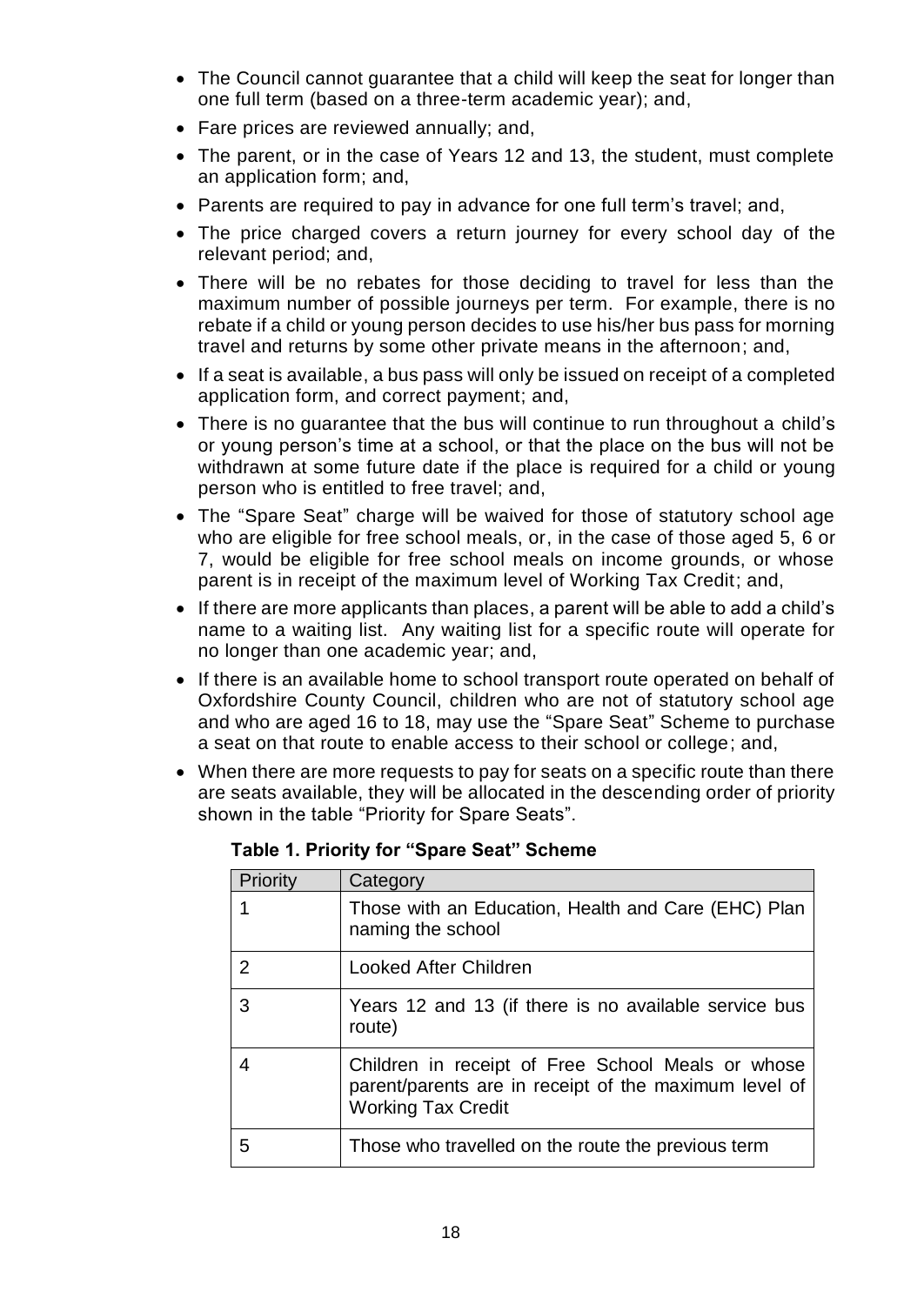| -6 | By year group, in ascending order of priority from |
|----|----------------------------------------------------|
|    | Reception to Year 11 (or to Year 13 if there is an |
|    | available service bus route)                       |

- \* *Where there are more applicants than places in any of the above categories, priority will be given to those living closest to the destination school (measured using the shortest designated route on Oxfordshire County Council's Geographic Information System)*
- 25.2 The fares for the "Spare Seat" Scheme for 2022/23 are shown in Table 2. The fares include an annual 2% inflation increase and rounding to the nearest whole number. The use of the 2% figure reflects the target inflation figure set for the Bank of England. If this target changes or transport inflation rises beyond 2%, the Council reserves the right to consult on the use of a different inflation figure and the amendment of "Spare Seat" Fares.

**Table 2. Charges for 2022/23**

| Less than 3 miles from home to school/college $\frac{1}{2}$ £394 per annum |                        |
|----------------------------------------------------------------------------|------------------------|
| 3 miles and over from home to school/college                               | $\vert$ £733 per annum |

# **26. Code of Conduct**

- 26.1 The School Transport Code of Conduct for those travelling on Home to School Transport is shown at Appendix 3.
- 26.2 Free travel or "Spare Seat" travel may be suspended if a child who is aware of the School Transport Code of Conduct breaches it in a significant way. The child's school may also potentially impose a disciplinary sanction. The School Transport Code of Conduct applies to all travellers although the special needs of a child with an EHCP will be taken into account when considering a response to breaching the Code.
- 26.3 If free travel is suspended, the child's parent has a right of appeal against the decision. The appeal process is the two-stage process set out below. Stage 1 reviews are conducted by the Admissions and Transport Services Manager and Stage 2 reviews are carried out by an independent panel.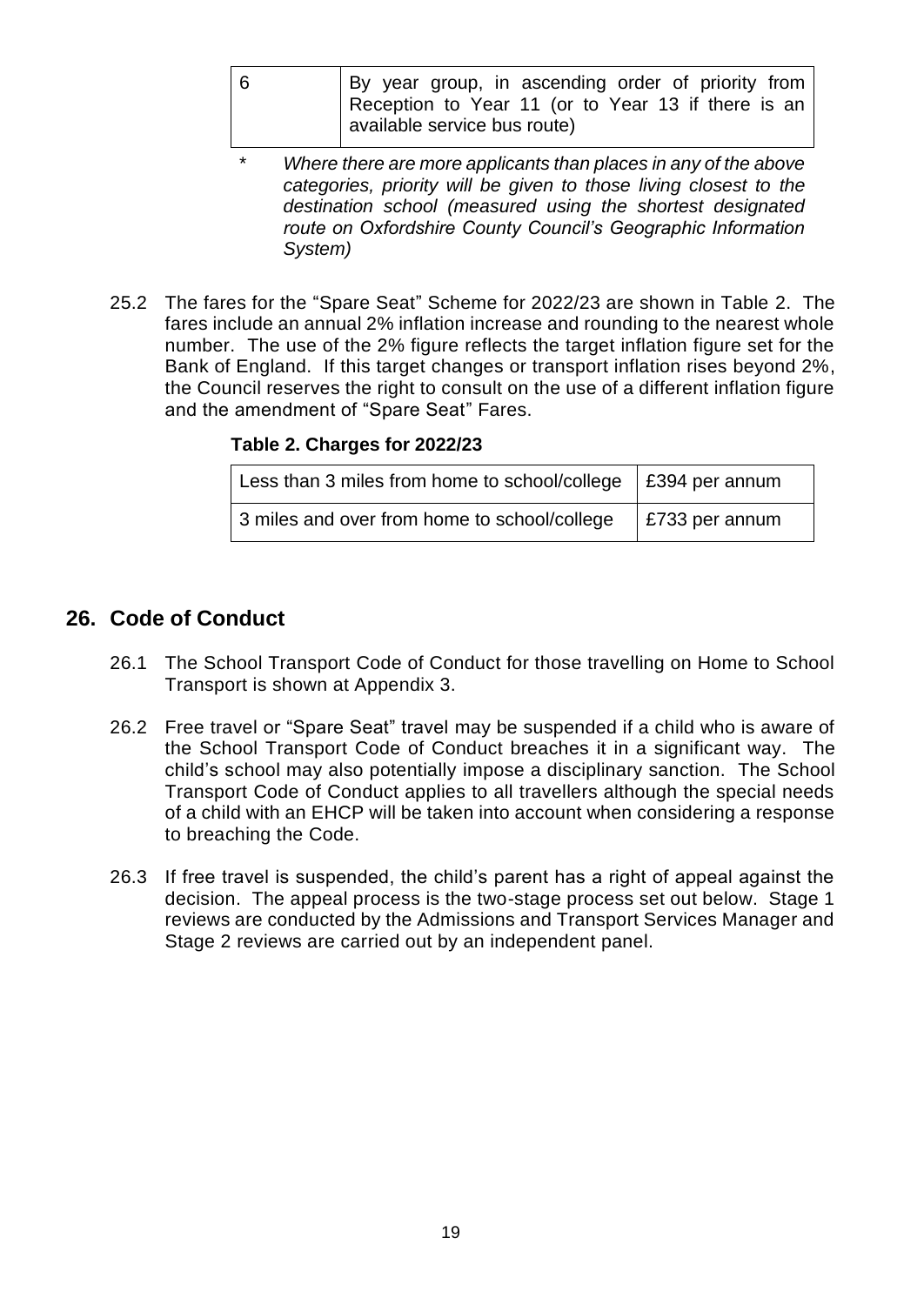# **27. Home to School Transport Appeals**

- 27.1 The appeals process set out below applies to:
	- children and young people who live in Oxfordshire, are of statutory school age and attend a mainstream school; or,
	- children and young people who live in Oxfordshire, have an Education, Health and Care Plan (EHCP) and attend either a mainstream school or a special school; or
	- children and young people who live in Oxfordshire, are of statutory school age and are not on the roll of a mainstream or special school but attend alternative education provided at Oxfordshire County Council expense, for example at Meadowbrook College.
- 27.2 Two stage process

The Council annually publishes the appeals process on its website (with paper copies available on request). This sets out the two-stage process for parents who wish to challenge a decision about:

- the transport arrangements offered;
- their young person's eligibility;
- the distance measurement in relation to statutory walking distances; and
- the safety of the route.
- 27.3 Stage one: Review by the Admissions and Transport Services Manager
	- A parent has 20 working days from receipt of the local authority's home to school transport decision to make a written request asking for a review of the decision.
	- The written request should detail why the parent believes the decision should be reviewed and give details of any personal and/or family circumstances the parent believes should be considered when the decision is reviewed.
	- Within 20 working days of receipt of the parent's written request the Admissions and Transport Services Manager will review the original decision and send the parent a detailed written notification of the outcome of the review, setting out:
		- $\triangleright$  the nature of the decision reached; and
		- $\triangleright$  how the review was conducted (including the standard followed, for example route safety assessments that have followed Road Safety GB guidance); and
		- ➢ information about other departments and/or agencies that were consulted as part of the process; and
		- $\triangleright$  what factors were considered; and
		- $\triangleright$  the rationale for the decision reached; and
		- $\triangleright$  information about how the parent can escalate their case to stage two (if appropriate).
	- Complex Stage 1 cases may take longer than the timescale given above.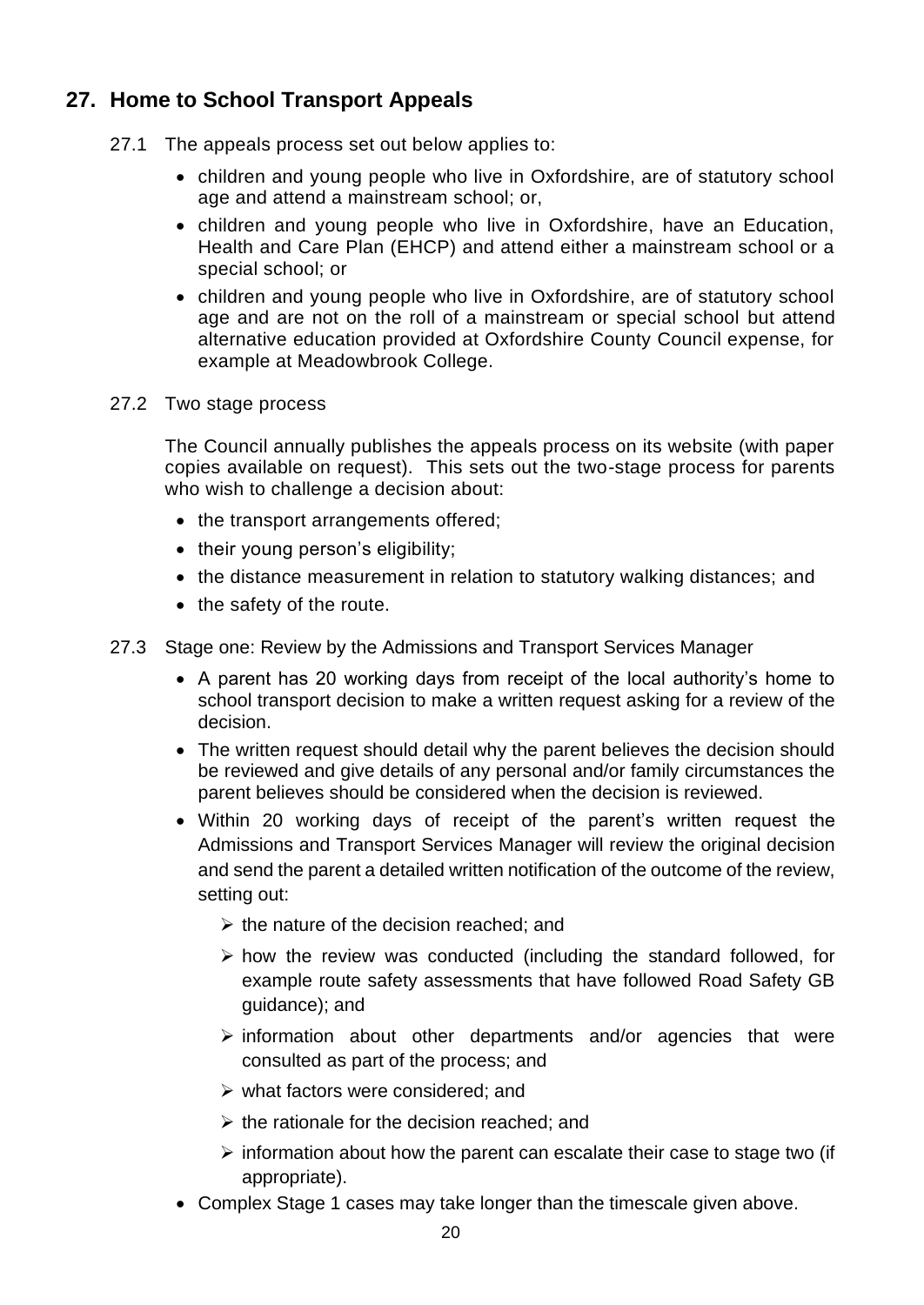- 27.4 Stage two: Review by an independent appeal panel
	- A parent has 20 working days from receipt of the written stage one response from the Admissions & Transport Services Manager to make a written request to escalate the matter to stage two.
	- Within 40 working days of receipt of the parent's request an independent appeal panel will consider written and verbal representations from both the parent and officers involved in the case and give a detailed written notification of the outcome (within 5 working days), setting out:
		- $\triangleright$  the nature of the decision reached; and
		- ➢ how the review was conducted (including the standard followed e.g. Road Safety GB); and
		- ➢ information about other departments and/or agencies that were consulted as part of the process; and
		- ➢ what factors were considered; and
		- $\triangleright$  the rationale for the decision reached: and
		- $\triangleright$  information about the parent's right to put the matter to the Local Government Ombudsman (see below).
	- Stage 2 appeals will be heard by a panel of three comprising of one officer, one county councillor and one independent person. All panel members receive specific training prior to undertaking their role. The training includes information to ensure an understanding of the specific needs of children with SEND and EHCPs. The Audit & Governance Committee have governance oversight of the process. The county councillor will not be the councillor for the division within which the child resides. No officer will have been involved in the previous decision making. The independent person will be drawn from the volunteers for hearing admission appeals.
	- The Clerk to the Appeals & Tribunals Sub-Committee will be from the Law & Governance Department and will not work for the Admissions Team or the Supported Transport Service.
	- A representative of the Admissions Team will present the LA's reasons for not providing transport and appellants can present a case in writing and/or in person (if the parent wishes, accompanied by a friend). The format of the appeal is set out below:
		- 1. presentation of the LA's case by the LA representative;
		- 2. committee members, and the parent, are then able to ask the LA representative questions;
		- 3. presentation of the parent's case;
		- 4. committee members, and the LA representative, are then able to ask of the appellant questions (if present);
		- 5. summing up by the LA representative;
		- 6. summing up of the appellant's case;
		- 7. both the LA representative and the appellant(s) leave the hearing together;